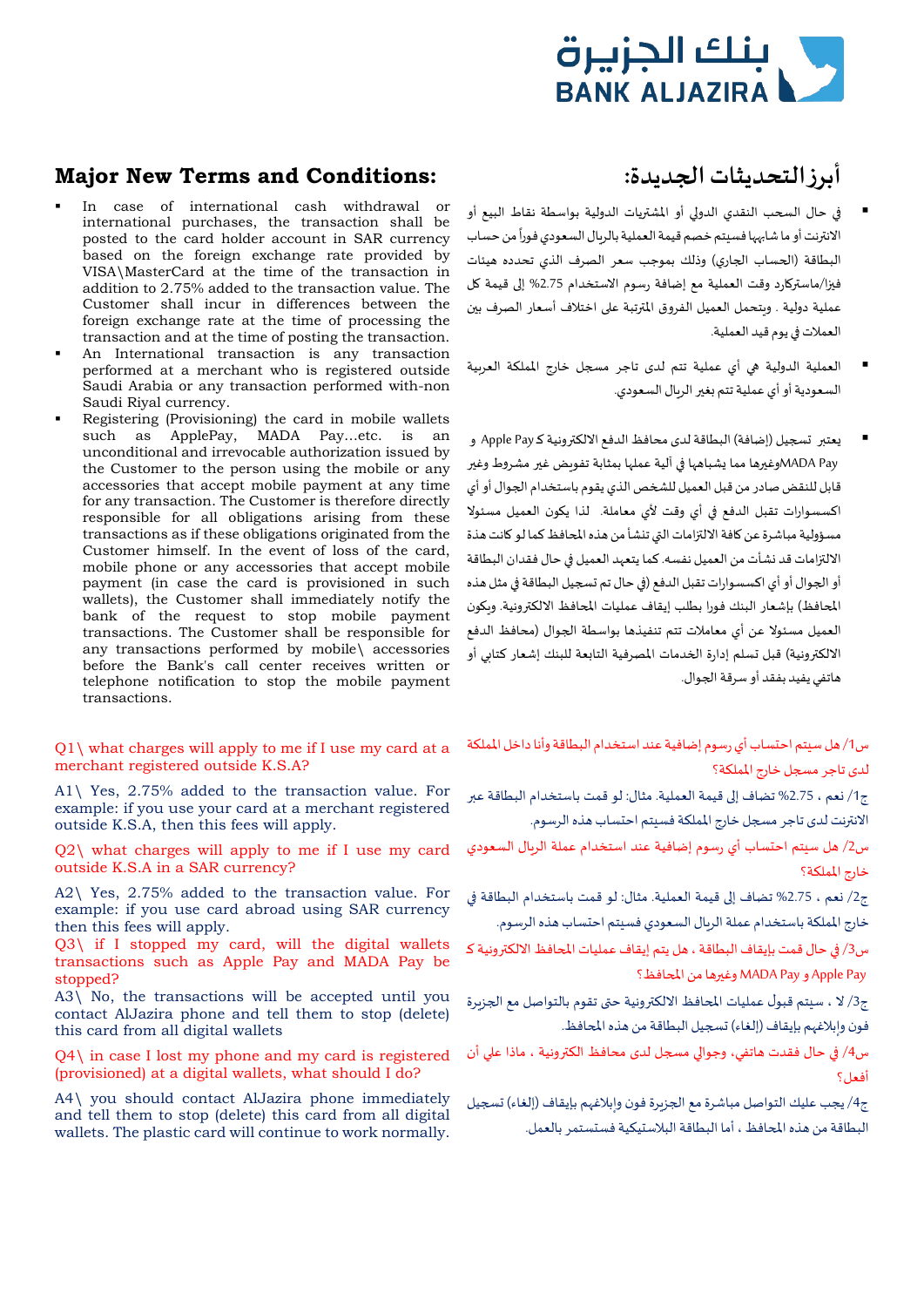

# **Terms and Conditions of Bank AlJazira Credit Card Agreement**

# **1) �عر�فات Definitions** 1.

- 1-1 **Customer**: The customer is the person who submits an application to obtain the card and he is the bearer of the main card. He is also responsible for all due amounts and consequences on the use and the issuance of the primary card and additional cards.
- 1-2 **Cardholder**: Cardholder is the person whose name appears on the card and the term cardholder includes the primary customer; the bearer of primary card. It also includes the additional cards' bearers.
- 1-3 An International transaction: is any transaction performed at a merchant who is registered outside Saudi Arabia or any transaction performed withnon Saudi Riyal currency.

# **2) Issuance of Card البطاقات إصدار) 2**

- 2-1 The use of the card is only restricted to the cardholder and it is subject to these terms and conditions and the card shall remain in force until the expiration date shown on it.
- 2-2 Cardholder must maintain the card and do not let anyone else use it. And the cardholder is committed to keep the Personal Identification Number (PIN) under his supervision and personal responsibility.
- 2-3 The bank keeps a record of the cardholder (the card account) and records the value of goods purchases, services purchases, cash withdrawals, fees and expenses occurred due to the use of the card (Card transactions) and any other obligations on the customer occurred under these Terms and Conditions, and any losses incurred by the Bank because of the use of the card or the card number. An account statement of the amounts that have been recorded on this account will be sent to the customer on the latest address he/she informed to the bank.
- 2-4 Under this Agreement, the bank has the right to issue a primary card and supplementary cards for the spouse, children and parents who are dependent on the customer as supplementary cardholders where the terms and conditions of this Agreement are applicable on the use of any of the cards mentioned herein. Wherever the word

### **شروط وأح�ام بطاقات ا�جز�رةالائتمانية:**

- 1-1 العميل: هو ال�خص الذي يتقدم بطلب البطاقة و��ون حامل البطاقة الرئيسية، كما أنه الشخص المسئول ائتمانياً عن جميع المبالغ المالية المستحقة والمترتبة على استخدام واصدار البطاقة الرئيسية والبطاقات الإضافية.
- 2-1 حامل البطاقة: هو ال�خص الذي تصدر البطاقة بإسمھ، ومصط�ح حامل البطاقة يشمل العميل حامل البطاقة الرئيسية كما يشمل حاملى البطاقات الإضافية.
- 3-1 العملية الدولية: �� أي عملية تتم لدى تاجر م�جل خارج المملكة العر�ية السعودية أو أي عملية تتم بغير الربال السعودي.
	-
- 1-2 يقتصر استخدام البطاقة على حاملها وبخضع لهذه الشروط والأحكام وتظل البطاقة سارية المفعول حتى تاريخ الانتهاء المبين عليها.
- 2-2 على حامل البطاقة المحافظة عليها وعدم السماح لأي شخص آخر باستخدامها، وبلتزم حامل البطاقة بأن يكون رقمها السري تحت رقابته ومسئوليتة ال�خصية.
- 3-2 يحتفظ البنك باسم حامل البطاقة (بحساب البطاقة) و�قيد عليھ قيمة مشتريات البضائع والخدمات والسحوبات النقدية والرسوم والمصاربف الناشئة عن استخدام البطاقة (معاملات البطاقة) وأي ال��امات أخرى للعميل ناشئة بموجب هذه الشروط والأح�ام وأي خسارة يتكبدها البنك �سبب استخدام البطاقة أو رقم البطاقة. وسيتم إرسال كشف بالمبالغ التي تم قيدها على هذا الحساب إلى العميل على آخر عنوان أبلغه للبنك.
- 4-2 بموجب هذه الإتفاقية فإنھ يجوز للبنك إصدار بطاقة رئيسية و بطاقات إضافية للزوجة والأبناء والوالدين ممن يعيلهم العميل كحاملين للبطاقات الإضافية، حيث �سري شروط و أح�ام هذه الإتفاقية ع�� إستخدام أي من البطاقات السابق ذكرها ،كما أن �لمة البطاقة أينما وردت في هذه الإتفاقية تشمل البطاقة الرئيسية و البطاقات الإضافية ،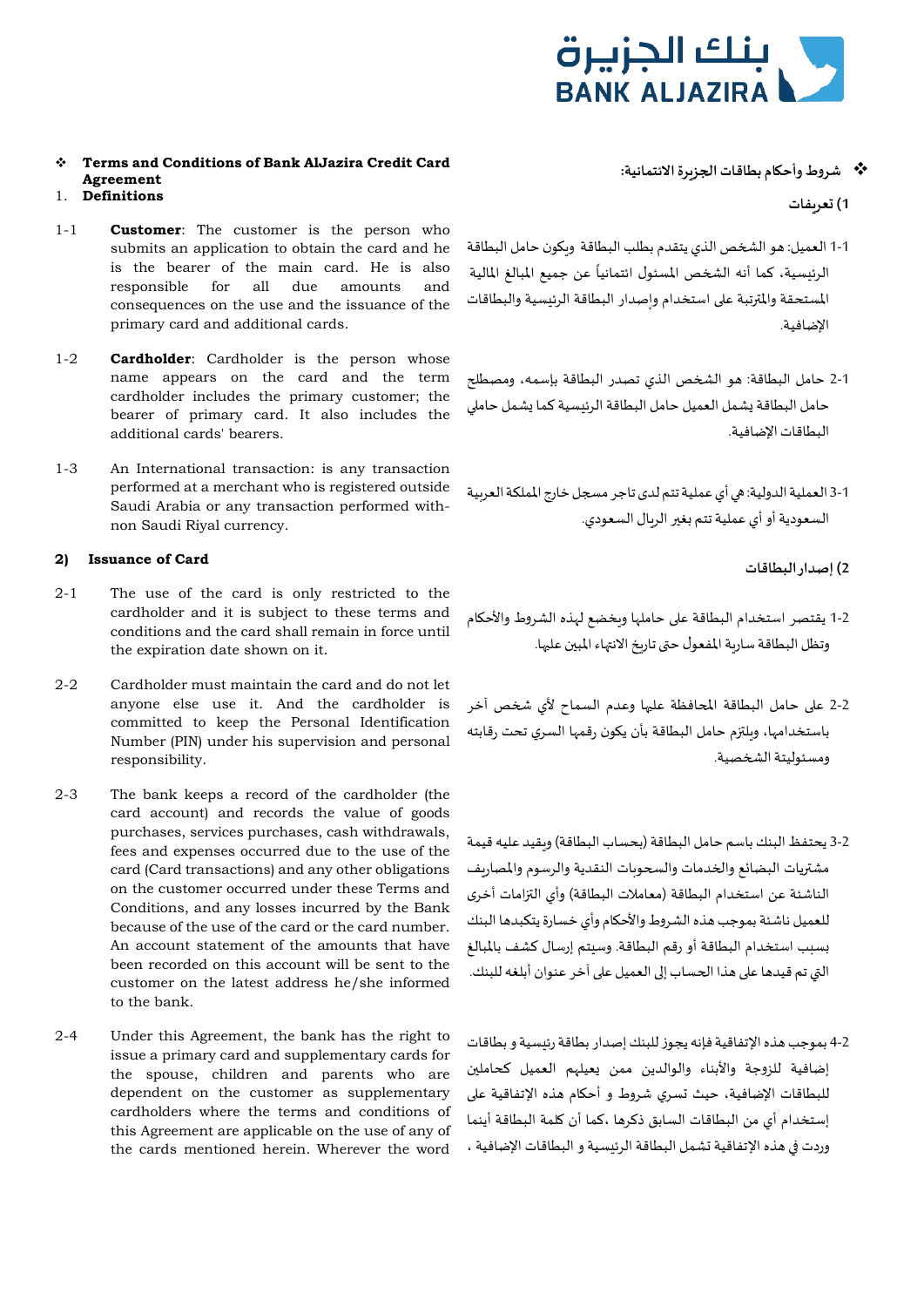

Card appears in this Agreement, it includes the primary card and the supplementary cards without effect on the rights and powers of the customer *.*The customer will be responsible for the use of the primary card and the supplementary cards. The Bank has the right to cancel the primary card as well as the supplementary cards دون المساس بحقوق وصلاحيات العميل، ويكون العميل مسئولاً عن استخدام البطاقة الرئيسية و البطاقات الإضافية. و�جوز للبنك إلغاء البطاقة الرئيسية والبطاقات الإضافية في أي وقت و المطالبة بإعادتها ، .<br>ويكون العميل وحده مسئولاً عن البطاقة الرئيسية و ما تفرع عنها.

2-5 Not receiving the card account statement is not an excuse for the customer for not paying the due amount. The customer can find out the due amounts on the card through the bank toll-free phone or AlJazira Online [https://online.baj.com.sa](https://online.baj.com.sa/) or by visiting any branch of AlJazira Bank.

customer alone is responsible to do this.

at any time, and request for their return and the

# **3) الأح�ام المتعلقة بحساب البطاقة Conditions Account Card) <sup>3</sup>**

- 3-1 The customer is fully responsible for all credit facilities and / or other facilities granted by the bank regarding the card and all the relevant expenses regardless of ending or termination of this Agreement.
- 3-2 The customer may be provided with copies of sales receipts or cash withdrawals for an extra fee of 10 riyals per page paid by the customer. It may take a period of 30 days to provide copies of sales' receipts after the submission of a written request from the customer to the bank.
- 3-3 All card transactions are recorded against the card account in the currency of the card as soon as the Bank is informed. As for card transactions that are in a currency, other than the account currency, these will be charged to the card account after their conversion into the currency of the account at the exchange rate determined by the Bank at the time of conversion.
- 3-4 When the cardholder uses his card on the ATMs,
	- a) The customer is fully responsible for all transactions carried out by using the card in the ATM that accepts the card (and the bank records of those transactions are final and binding for all purposes) based on that, the customer authorizes the bank to keep record of the amounts of any withdrawal or transfer to the current

ً5-2 إن عدم إستلام العميل لكشف البطاقة لا يعتبر مبرراً لعدم التسديد و بإم�ان العميل معرفة المبالغ المستحقة ع�� البطاقة من خلال الهاتف ا�جا�ي، ا�جز�رة أون لاين [sa.com.baj.online://https](https://online.baj.com.sa/) أو ز�ارة أي فرع من فروع بنك الجزيرة.

ً3-1 يكون العميل مسئولاً عن كافة التسهيلات الائتمانية و/أو التسهيلات الأخرى الممنوحة من البنك فيما يتعلق بالبطاقة وعن �افة المصروفات ذات العلاقة بغض النظر عن إنهاء هذه الاتفاقية أو إنتهائها.

2-3 يجوز تزويد العميل بنسخ من إيصالات المبيعات أو السحوبات النقدية مقابل رسوم إضافية يتحملها العميل وقدرها 10 رىال لكل صفحة. وقد يستغرق توفير ��خ من إيصالات المبيعات مدة لا تقل عن 30 يوما �عد تقديم طلب خطي من العميل للبنك.

3-3 يتم قيد قيمة جميع معاملات البطاقة على حساب البطاقة بعملة الحساب حسبما يبلغ البنك بذلك، أما معاملات البطاقة ال�ي تتم �عملات غ�� عملة الحساب فسنتم قيدها على حساب البطاقة بعد تحويلها إلى عملة الحساب بسعر الصرف الذي يحدده البنك من وقت لآخر وقت القيد.

4-3 عند قيام حامل البطاقة باستخدام بطاقتھ ع�� أجهزة الصراف الآ�� سيتم :applied be will conditions and terms following the تطبيق الشروط والأح�ام التالية:

> أ) يتحمل العميل �امل المسئولية عن جميع المعاملات ال�ي تنفذ باستخدام البطاقة في أي ماكينة صراف آلي تقبل البطاقة (وتكون سجلات البنك لتلك المعاملات نهائية وملزمة لجميع الأغراض)، وبناءً على ذلك فإن العميل يفوض البنك بأن يقيد على الحساب الجاري أو على أي حساب آخر مبلغ أي �حب أو تحو�ل يتم باستخدام البطاقة سواء �ان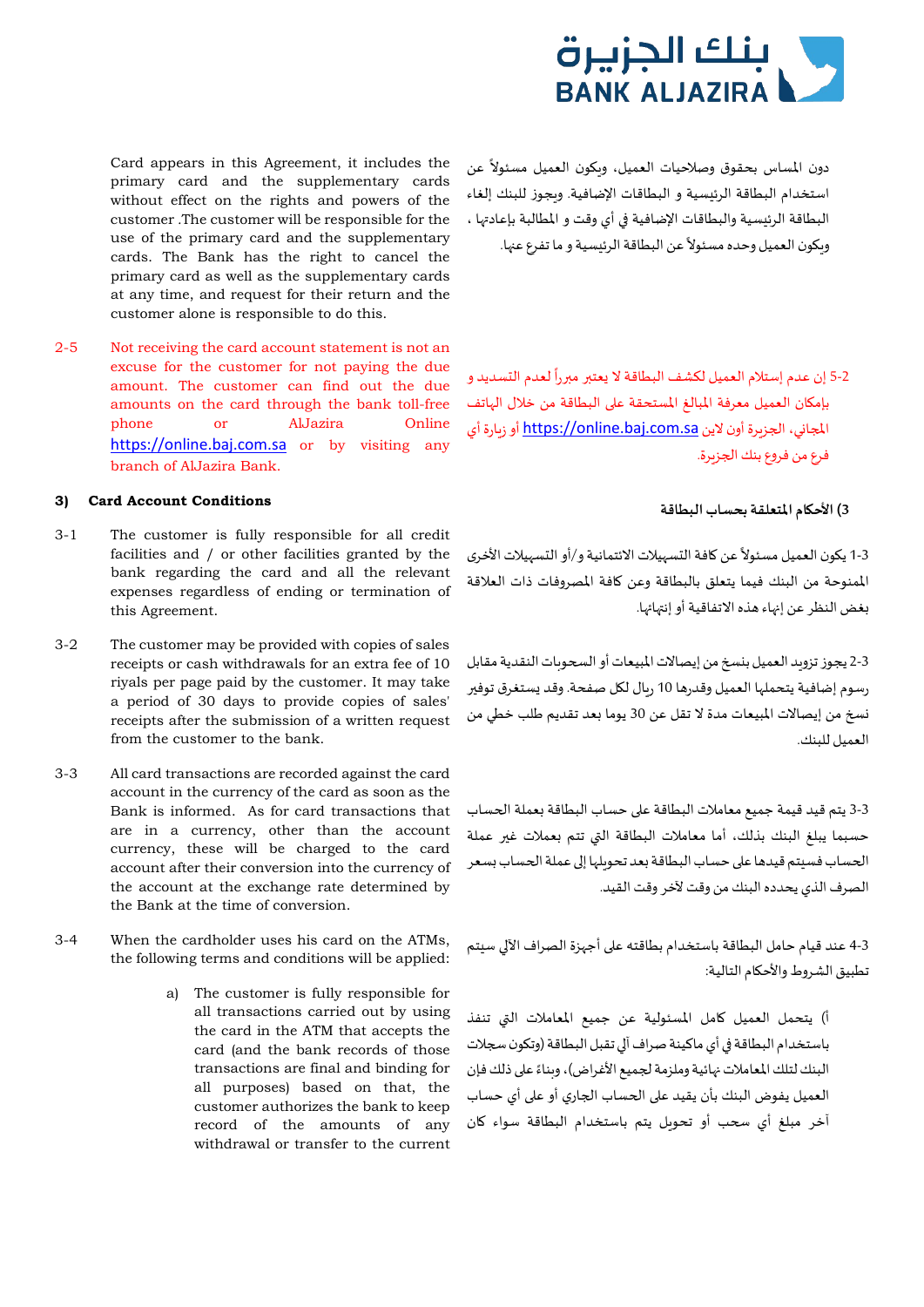

account or any other account using the card whether its use has been done with or without the customer's knowledge or with or without his approval.

- b) Bank records of transactions carried out using the card at any ATM machine are final and binding on the customer.
- c) Bank shall not be responsible for any loss or damage occurred directly or indirectly from any defect or failure that happens to the card or ATM due to an error committed by the cardholder or others or due to insufficient balance on a temporary basis in those machines or for any other reason outside the bank control unless it is the result of negligence or misuse from the bank.
- d) The value of a check will not be deposited into the specified account in the card application form unless the value is collected by the bank.
- e) Any cash deposited into the ATM shall only be considered as received by the bank after verification and it is recorded in the specified account or the card account.
- 3-5 The customer must inform the Bank's services management in writing about any changes to the address and telephone numbers of business / office / home / customer's mobile as soon as possible.
- 3-6 The bank shall not be responsible for any merchants that refuse to accept the card. It will also not be in any manner responsible for the goods or services that are provided to the cardholder and the cardholder must solve any of those complaints directly with the merchants. The bank will not assume any responsibility in this regard. Any lawsuit from the cardholder against the merchants will not be a subject of claim or compensation against the bank. The bank will not record any refunded amount in the customer's card account, but will pass it to the creditor for the benefit of the customer.

استخدامها قد تم بمعرفة أو بدون معرفة العميل أو بموافقته أو بدون موافقتھ.

ب) تكون سجلات البنك الخاصة بالمعاملات التي تنفذ باستخدام البطاقة �� أي ماكينة صراف آ�� ��ائية وملزمة للعميل.

ًج) لن يكون البنك مسئولاً عن أي خسارة أو ضرر ناشئ بصورة مباشرة أو غ�� مباشرة عن أي قصور أو خلل يحدث للبطاقة أو ماكينة الصراف الآ�� �سبب خطأ يرتكبھ حامل البطاقة أو الغ��، أو لعدم كفاية الرصيد بصفة مؤقتة في تلك المكائن أو لأي سبب آخر خارج سيطرة البنك ما لم يكن ذلك نتيجة إهمال أو إساءةاستخدام من البنك.

د) لن يتم قيد قيمة أي شيك يودع في الحساب المعين في نموذج طلب البطاقة إلا �عد تحصيلھ من قبل البنك.

ه) لا يعتبر البنك قد تسلم أي إيداع نقدي في ماكينة الصراف الآلي إلا �عد التحقق منھ وقيده �� ا�حساب المع�ن أو حساب البطاقة.

ً3-3 يجب على العميل إبلاغ إدارة الخدمات المصرفية بالبنك خطياً وبأسرع ما يمكن عن أي تغييرات تطرأ على عنوان وأرقام هاتف العمل / المكتب / المنزل / ا�جوال ا�خاص بالعميل.

6-3 لن ي�ون البنك مسئولا عن رفض أي مؤسسة تجار�ة قبول البطاقة كما أنھ لن ي�ون مسئولا بأية طر�قة عن البضائع أو ا�خدمات ال�ي يتم تزو�د حامل البطاقة ��ا. وع�� حامل البطاقة حل أي من تلك الش�اوي مباشرة مع المؤسسة التجارِبة، ولن تترتب على البنك أي مسئولية في هذا الخصوص ولن تكون أي دعوى من حامل البطاقة ضد المؤسسة التجار�ة موضوع مطالبة أو �عو�ض تجاه البنك، ولن يقوم البنك بقيد أي مبلغ مس��د �� حساب البطاقة ا�خاص بالعميل إلا بعد تمرير قيد دائن لصالح العميل.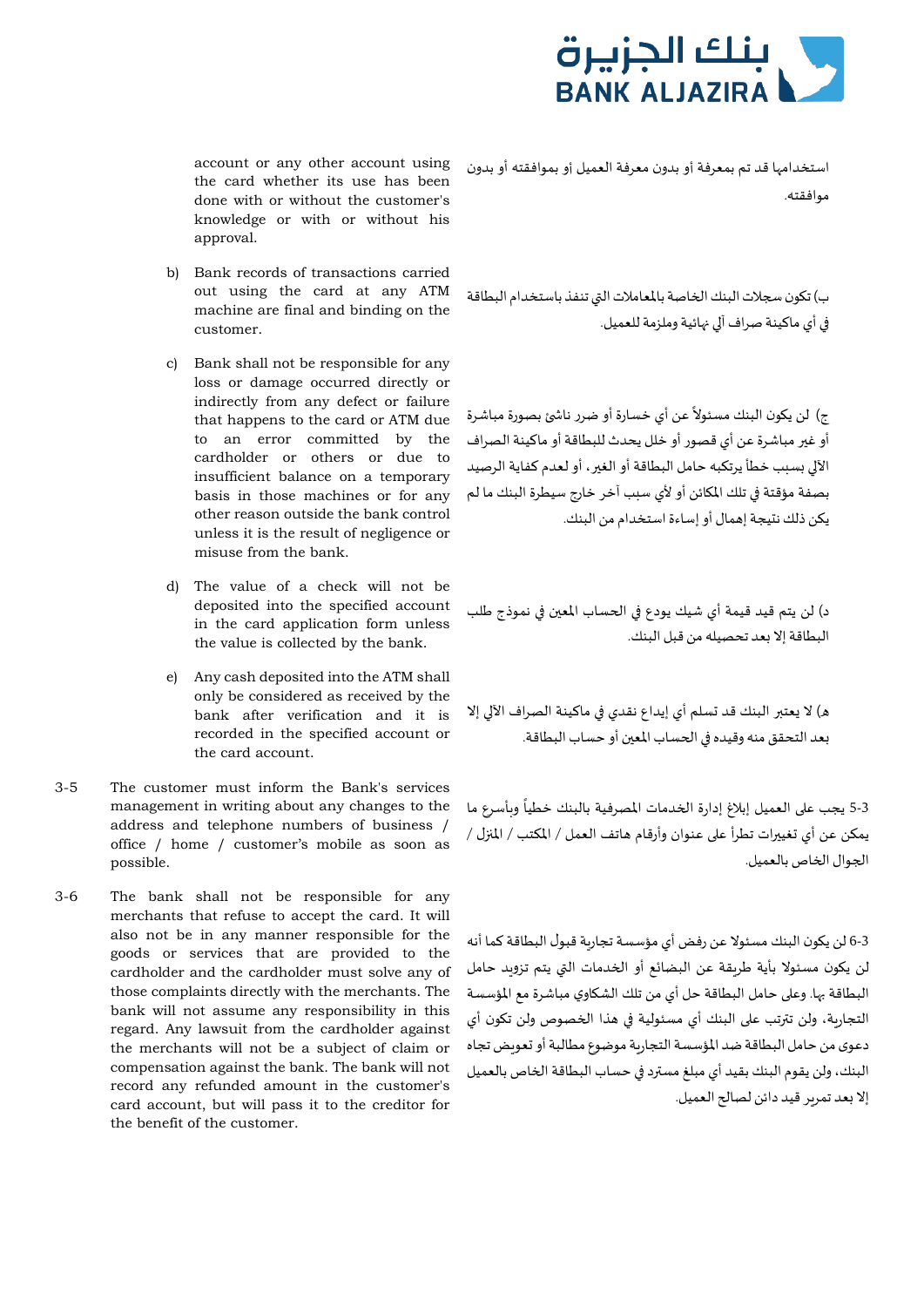

- 3-7 The cardholder is not permitted to use the card for any illegal purpose, including the purchase of goods or services that are prohibited under the laws of the Kingdom of Saudi Arabia and it is not permissible to use the card in purchases or services which are not Sharia compliant. It is not permissible to use the card in buying gold or silver. In case that happened, the Bank has the right to cancel the primary card and any other supplementary cards and the customer must pay the due amounts immediately.
- 3-8 The Bank is committed to update the credit record of the customer with the Saudi Credit Bureau (SIMAH) on a regular basis.
- 3-9 The term "account statement error/disputed transaction" shall represent any transaction posted to the Cardholder's Credit or Charge Card account, resulting in an error in the overall balance. Account statement errors shall include the following:
- a) An Unauthorized use transaction that is not made by the Cardholder or person authorized by the Cardholder.
- b) A transaction on which the Cardholder requests additional clarification including documented evidence.
- c) Failure by the Card Issuer to properly credit a payment or any other amount deposited in the Cardholder's account.
- d) Accounting error made by the Card Issuer, so that a charge would be lower or higher than it should be including the imposition of fees or term cost that are not in accordance with the terms and the agreement in force.
- e) The Card Issuer's failure to deliver a monthly account statement to the Cardholder's address on record.
- f) Any other errors related to Cardholder transactions.

# 3-7 لا يحق لحامل البطاقة استخدام البطاقة لأي غرض غير قانوني بما في ذلك شراء سلع أو خدمات ممنوعة بموجب قوانين المملكة العربية السعودية كما لا ً لأح�ام الشريعة يجوز استخدام البطاقة �� مش��يات أو خدمات محرمة وفقا الإسلامية،كما أنھ لا يجوز استخدام البطاقة �� شراء الذهب أوالفضة، و�� حال تم ذلك يحق للبنك إلغاء البطاقة الأساسية وأي بطاقات إضافية أخرى ع�� أن يقوم العميل �سداد المبالغ المستحقة مباشرة.

8-3 يلتزم البنك بتحديث السجل الائتماني للعميل لدى الشركة السعودية للمعلومات الائتمانية (سمھ) �ش�ل دوري.

9-3 تمثل عبارة "خطأ/نزاع حول كشف الحساب" أي عملية قيدت على حساب بطاقة الائتمان أو الحسم الشهري ينتج عها خطأ في الرصيد العام. وتشمل أخطاء كشف الحساب الآتي:

أ) عملية استخدام غير مفوضة ليست منفذة من قبل حامل البطاقة أو

الشخص المخول بذلك.

ب) عملية يطلب حامل البطاقة توضيح إضافي لها وتشمل مستندات موثقة .

ج) عدم قيام الجهة المصدرة للبطاقة بإضافة مبلغ عملية دائنة أو مبلغ آخر

مودع �� حساب حامل البطاقة.

د) خطأ حسابي قامت به الجهة المصدرة للبطاقة ، بحيث تكون الرسوم أقل

أو أعلى من المستحق ، ويشمل ذلك فرض أتعاب أو رسوم غرامة لا تتماشى

معالأح�ام والاتفاقية.

ه) عدم قيام الجهة المصدرة للبطاقة بإرسال كشف حساب شهري بالبريد أو

توصيله بأي وسيلة مضمونة إلى العنوان المسجل لحامل البطاقة .

و) أي أخطاء أخرى مرتبطة بتعاملات حامل البطاقة.

### **4) البطاقات المفقودة أو المسروقة Cards Stolen or Lost**) <sup>4</sup>

4-1 Cardholder must report a lost or stolen card to the banking services management of the bank on the phone number 8002440404 (from within the Kingdom) or +966114317474 (from outside the Kingdom). The customer will be responsible for any transactions

- 1-4 يجب ع�� حامل البطاقة الإبلاغ عن فقد أو سرقة البطاقة لإدارة الخدمات المصرفية التابع للبنك على الهاتف
- رقم 8002440404 (من داخل المملكة) أو +966114317474 (من خارج المملكة) و��ون العميل مسئولا عن أي معاملات يتم تنفيذها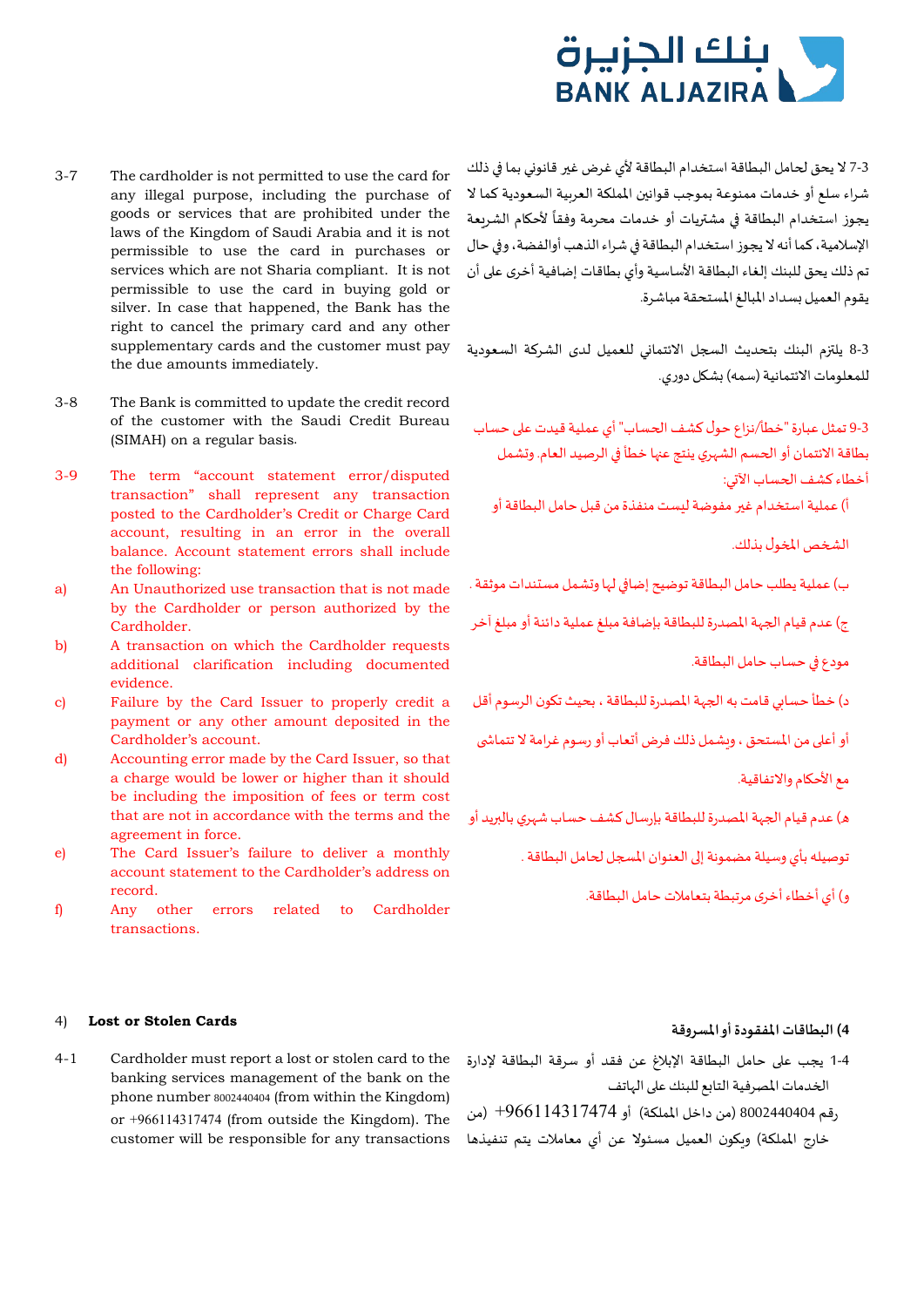

made on the card before the Bank receives any notice by telephone reporting the loss or theft of the card.

- 4-2 After the bank receives the notice of the card loss or theft as described in clause 4-1 by the customer addressed to the Bank, then the bank stops the card reported as lost or stolen and the customer will not bear any other responsibility after reporting, provided that he has reported in good faith and has made every necessary attention and effort to maintain the card. Unless it is proved to the bank that his behavior was in bad faith, and in case of finding the card, the cardholder must inform the bank immediately and give the card back to one of the bank branches for the purpose of destroying it. The cardholder must not try to use it.
- 4-3 Regardless of the violation of any mentioned provision, the customer is responsible for all losses incurred by the Bank as a result of the use of the card by any person who obtains the card with the customer's approval.
- 4-4 The Bank may alone and according to its absolute decision approve the issuance of a replacement card for any lost or damaged card and it will be issued in the same terms and conditions of the lost or damaged card or as may be amended from time to time. The Bank reserves the right to charge a replacement fee at the expense of the customer and inform the customer, and the customer has the right to accept or reject the replacement card if the customer had no objection within 2 weeks or if the customer activated the card.

# **5) حد الائتمان Limit Credit**) <sup>5</sup>

- 5-1 The bank sets a limit for the credit card facilities (credit limit) and the customer must comply with this limit with complete precision. The bank sets the credit limit based on the bank risk policy and credit criteria, and it is subject to change from time to time according to the sole discretion of the Bank, and the customer should be notified with the credit limit change. The customer can apply for review of his credit limit at any time and the bank has the absolute right to accept or reject without giving reasons.
- 5-2 The bank does not allow the cardholder to exceed 2-5 لا �سمح البنك بتجاوز حامل البطاقة حد الائتمان المقرر. .limit credit set the

بواسطة البطاقة قبل �سلم إدارة ا�خدمات المصرفية التا�عة للبنك إشعار هاتفي يفيد بفقد أو سرقة البطاقة.

- 2-4 يعد تسلم البنك لإشعار فقد أو سرقة البطاقة كما هو موضح في الفقرة ً1-4 من قبل العميل موجهاً إلى إدارة الخدمات المصرفية الإلكترونية يقوم البنك بإيقاف البطاقة المبلغ عن فقدها أو سرق��ا ولن يتحمل العميل أي مسئولية أخرى بعد الإبلاغ شربطة أن يكون قد قام بالإبلاغ بحسن نية وبذل كل الاهتمام والجهد اللازمين للمحافظة على البطاقة ما لم يثبت للبنك أن تصرفه كان بسوء نية، وفي حالة العثورعلى البطاقة فإن على حاملها إبلاغ البنك وتسليم البطاقة فورا إلى أحد فروع البنك بغرض إتلافها، كما يجب ع�� حامل البطاقة عدم محاولة استخدامها.
- ً3-4 بغض النظر عن مخالفة أي نص مما ورد ذكره يكون العميل مسئولاً عن جميع ا�خسائر ال�ي يتكبدها البنك نتيجة لاستخدام البطاقة من قبل أي �خص يحصل عل��ا بموافقة العميل.
- ً4-4 يجوز للبنك منفردأ ووفقا لتقديرة المطلق الموافقة على إصدار بطاقة بديلة لأي بطاقة مفقودة أو تالفة وسيتم إصدارها بنفس شروط وأح�ام البطاقة الرئيسية أو حسبما يتم تعديله من حين لآخر. وبحتفظ البنك بحقھ �� قيد رسم استبدال ع�� حساب العميل و إشعار العميل بذلك، و يحق �حامل البطاقة أن يقبل أو يرفض البطاقة البديلة إذا لم يبدي أي اعتراض خلال أسبوعين أو إذا قام بتنشيط البطاقة.

ً5-1 يعين البنك حداً للتسهيلات الائتمانية للبطاقة (حد الائتمان) وعلى العميل التقيد بذلك الحد بدقة تامة ويعبن البنك ذلك الحد المذكور بناء على معايير الائتمان المتبعة لديه، وبخضع للتغيير من حين لآخر طبقا لتقدير البنك وحده ويتم إشعار العميل بالتغيير . وبإمكان العميل التقدم بطلب مراجعة الحد الائتماني له في أي وقت من الأوقات وللبنك الحق المطلق �� القبول أو الرفض دون إبداء الأسباب.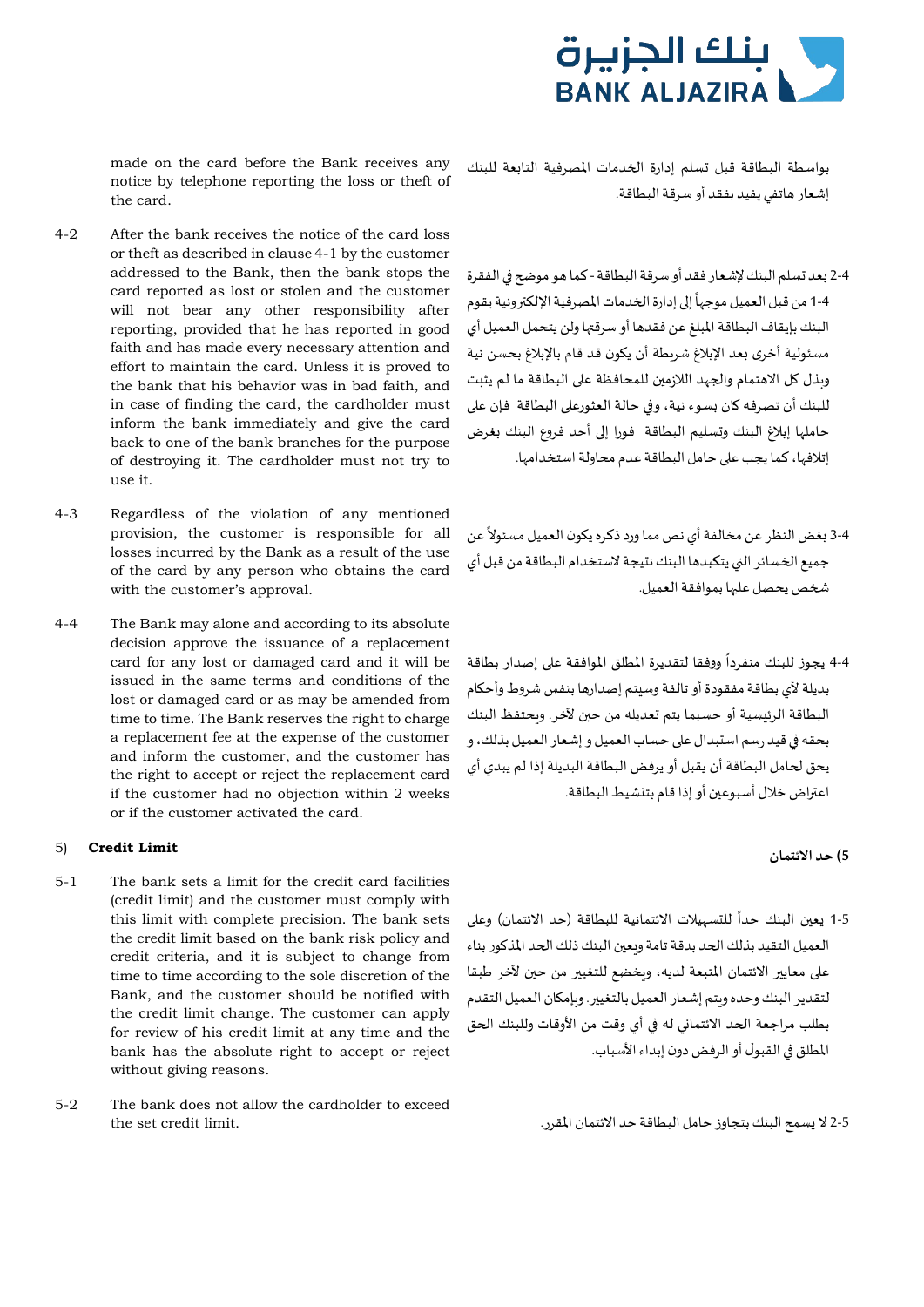

- 1-6 يحدد البنك من وقت لآخر حسب تقديره المطلق ا�حد الأد�ى للمبلغ الذي يتعين على العميل دفعه على الفور في تاريخ الدفع المحدد بكشف الحساب الشهري وبمثل نسبة مئومة معينة من إجمالي المبلغ المستحق على حساب العميل، وللبنك أن يبلغ العميل في حينه بهذا الحد بحيث لا يقل عن (5/ أو 200 ريال أيهما أكثر).
- 2-6 يرسل البنك كشف حساب بطاقة العميل في اليوم العاشر (10) ميلادياً من كل شهر إلى آخر عنوان بريد الكتروني أبلغه العميل للبنك كما يمكن للعميل الاطلاع ع�� كشف حساب البطاقة من خلال قنوات البنك الرسمية (الجزيرة أونلاين-الجزيرة سمارت-الجزيرة فون) حيث يشمل تفاصيل المبلغ الإجمالي المستحق على حساب البطاقة المشتمل على مبالغ عمليات الشراء والسحب النقدي، كما يتضمن الكشف أيضاً التاريخ الذي يتعين بحلوله دفع الحد الأدني للمبلغ الواجب الدفع للبنك كما يشمل أي حد أدنى سابق لمبلغ مستحق الدفع من أي كشف حساب سابق لم يتم سداده وأي مبلغ فوق ا�حد الائتما�ي وأي رسوم أخرى كما هو مو�ح �� دليل استخدام البطاقة.
- 3-6 للعميل ا�حق �� الاختيار ب�ن سداد ا�حد الأد�ى الواجب الدفع كما هو ً للعميل أو سداد �امل محدد �� كشف حساب البطاقة المرسل شهر�ا .<br>المبلغ الإجمالي المستحق على العميل ، وإنّ عدم سداد العميل المبلغ ت<br>المستحق كاملاً يعتبر قبولاً من العميل لإجراء عملية تورق لسداد مستحقات البطاقة القائمة بذمتھ ��امش ر�ح شهري محدد كما هو مذكور في جدول الرسوم وبناءً عليه سيقوم البنك بإجراء عملية التورق مع وكيل العميل ليتسنى للبنك استخدام المبالغ التي حصل عليها العميل من عملية التورق لسداد المبلغ الإجمالي المستحق على حساب البطاقة، وستظهر القيمة الإجمالية لعملية التورق �� كشف حساب البطاقة .<br>التالي، كما سيكون أجل عملية التورق شهراً واحداً يلزم العميل سداده في يوم الاستحقاق من الشهر التالي.
- 4-6 تتم عملية التورق عن طر�ق وكيل معتمد لدى بنك ا�جز�رة لتنفيذ عملية التورق مع البنك، ولهذا الغرض فقد تم الاتفاق ب�ن البنك وأحد الم�اتب ت<br>ليقوم بتنفيذ عمليات التورق نيابةً عن عملاء البنك حاملي البطاقات الائتمانية الرئيسية اللذين يرغبون �� سداد مستحقات بطاقا��م عن

### 6) **Payment of the Card Transactions: البطاقة معاملات سداد) 6**

- 6-1 The Bank determines , from time to time and at its absolute discretion, the minimum amount that the customer should pay immediately on the payment date specified in the monthly statement and it is a certain percentage of the total due amount on the customer's account statement . The bank should inform the customer on time of this minimum due amount that is at least (5% or SR 200, whichever is higher).
- 6-2 The Bank sends the monthly card account statement on the tenth (10th) calendar day from each month to the last email address provided by the customer to the Bank. The customer can view the card statement through the Bank's official channels (AlJazira Online, AlJazira Smart, AlJazira Phone) where it includes details of the total due amount on the card account including the amounts of purchases and cash withdrawals, as well as the date by which the minimum amount to be paid to the Bank must be paid as well as any previous minimum amounts due from the Bank. Any previous statement of account has not been paid, any amount above the credit limit and any other charges as described in the card use instructions.
- 6-3 The customer has the right to choose between paying the minimum due as specified in the statement sent monthly to him or making a full payment of the total due amount. If the customer did not pay the full due amount, this will be considered as an acceptance from the customer to perform Tawaroq process to repay his due at a monthly profit margin as mentioned in the price table. Consequently, the Bank will conduct the Tawaroq process with the customer's agent to enable the bank to use the funds obtained by the customer from the process of Tawaroq to repay the total due amount on the card account statement. And the total value of the Tawaroq process will be shown in the next card statement. The Tawaroq process will be due in one month, and the customer is required to repay on the due date of the following month.
- 6-4 For the Tawaroq process, the customer through an authorized agent at Bank AlJazira should perform the Tawaroq process with the bank. For this purpose, it has been agreed between the bank and a third party on the implementation of Tawaroq processes on behalf of the bank's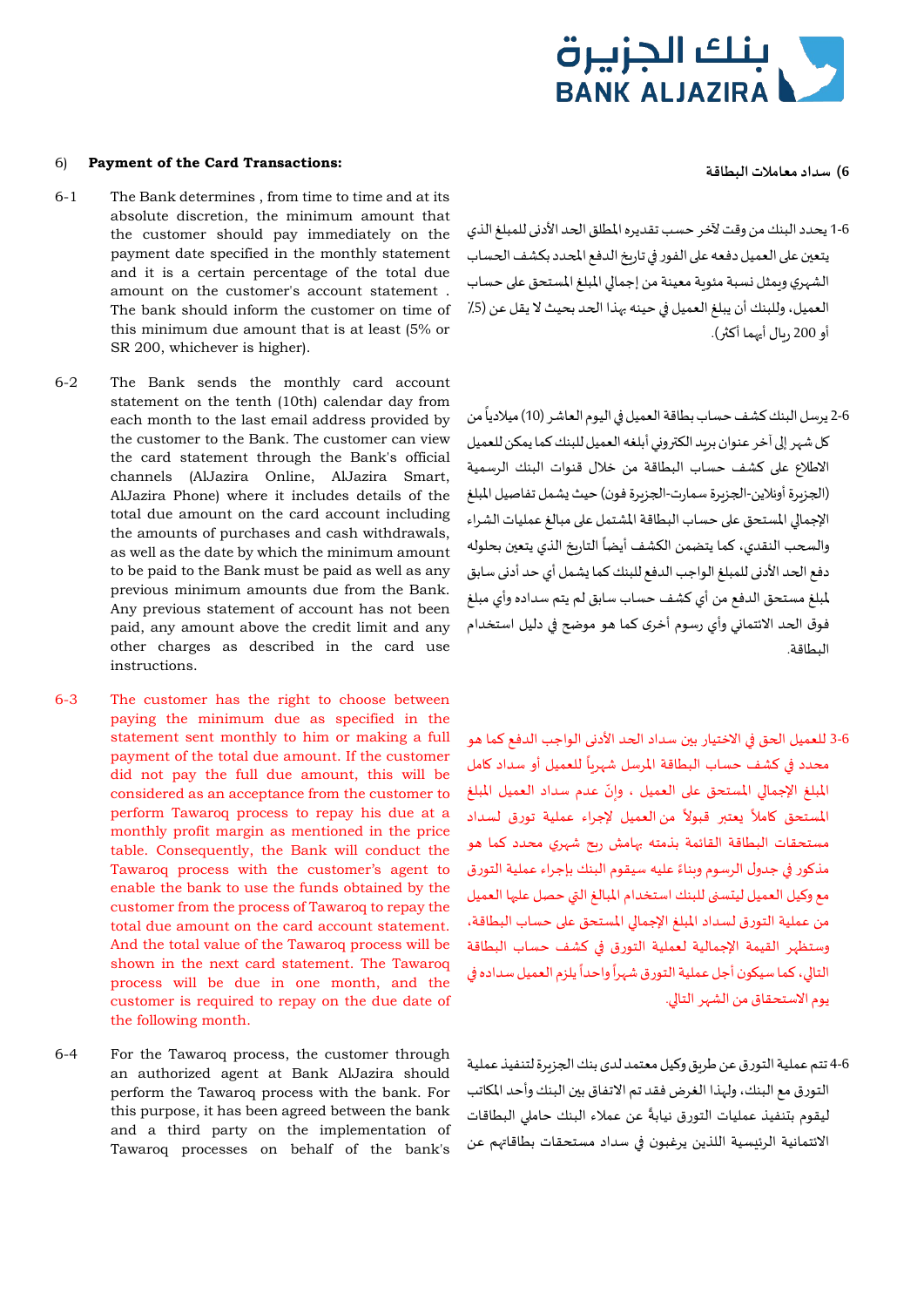

customers; primary cardholders who want to repay their cards' dues through Tawaroq. The power of attorney form is available as part of the card application form and the customer has to sign this form if he desired to perform the process through the power of attorney.

- 6-5 In all cases mentioned above , Tawaroq processes is not taken into action except after the grace period (21 days) from the date of issuing the statement, and the customer should not be delinquent.
- 6-6 If the customer fails to pay the amounts due on the due date, the card will be stopped and Tawaroq processes will be carried out for three consecutive months and will be shown in the customer's credit record with the Bank and Saudi Credit Information Company (SIMAH) and the customer's credit status will not be updated until after the payment of the full amounts due to the customer. Failure to pay may expose the customer to claims, claims and legal proceedings.
- 6-7 When payment is made by check, the customer must submit the check seven (7) days before the due date to ensure clearing of the check.
- 6-8 The customer is entitled to issue a standard order to deduct directly from his account at the bank (the assigned account) for the payment of the due amount on the due date. The following additional Terms and Conditions apply on the standard orders:
	- a) The customer agrees that the bank reserves the right to determine the priority of any of these standard orders related to submitted checks to the assigned account or any other arrangements made with the bank.
	- b) The customer agrees that any modification or cancellation of any of the standard orders must reach the bank at least a week prior to the date of the next due payment.
- 6-9 The customer not signing any sales receipts, coupons, cash withdrawals or postal orders, does not excuse him of his responsibility towards the bank with regard to such sales, cash withdrawals or postal orders. In case the customer's objection to any amount contained in the monthly statement, he must inform the bank within 30 days from the date of issuing the statement

طر�ق التورق. و�توفر نموذج الو�الة كجزء من نموذج طلب البطاقة، وعلى العميل توقيع هذا النموذج إذا رغب في التوكيل.

- 5-6 في جميع الأحوال المذكورة أعلاه لا يؤخذ بإجراءات التورق إلا بعد مضي ًفترة السماح (21 يوماً) من تاريخ كشف الحساب وأن لا يكون العميل<br>. معسرا.
- 6-6 في حالة فشل العميل في دفع المبالغ المستحقة عليه في يوم الاستحقاق فسيتم إيقاف البطاقة وسيتم تنفيذ عمليات التورق لمدة ثلاثة أشهر متتالية وسيظهر ذلك في السجل الائتماني للعميل لدى البنك والشركة السعودية للمعلومات الائتمانية (سمة) ولن يتم تحديث حالة العميل الائتمانية إلا بعد سداد كامل المبالغ المستحقة على العميل. علماً بأن التعثر في السداد قد يعرّض العميل للمطالبات والدعاوى والإجراءات القانونية.
- 7-6 عندما يتم السداد بواسطة شيك، فع�� العميل أن يقدم الشيك قبل سبعة (7) أيام من تاربخ الاستحقاق لإمكان المقاصة.
- 8-6 يحق للعميل إصدار أوامر مستديمة ل�خصم مباشرة من حسابھ لدى البنك (الحساب المعين) لتسديد المبلغ المستحق في تاربخ استحقاق الدفع وتطبق الشروط والأحكام الإضافية التالية على الأوامر المستديمة:

ا) يوافق العميل ع�� أن البنك يحتفظ بحق تحديد أولو�ة أي من هذه الأوامر المستديمة المتعلقة بالشي�ات المقدمة ل�حساب المع�ن أو أي ترتيبات أخرى تتم مع البنك.

ب) يوافق العميل ع�� أن أي �عديل أو إلغـاء لأي من الأوامر المستديمـة يجب أن يصل إلى البنك قبل أسبـوع على الأقـل من تـاربخ استحقاق الـدفع التـالي.

9-6 إنّ عدم توقيع العميل على أي إيصالات مبيعات أو سحوبات نقدية أو قسائم أوامر برىدية لا يعفيه من مسئوليته تجاه البنك فيما يختص بتلك المبيعات أو السحوبات النقدية أو الأوامر البريدية، وفي حال إعتراض العميل على أي مبلغ يرد في الكشف الشهري فيجب عليه إبلاغ البنك عن ۔<br>آ ذلك خلال 30 للآلية المبلغة من قبل البنك ً من تار�خ الكشف وفقا يوما والا فإن البنك لا يضمن قبول الإعتراض على المعاملة لدى البنك المنفذ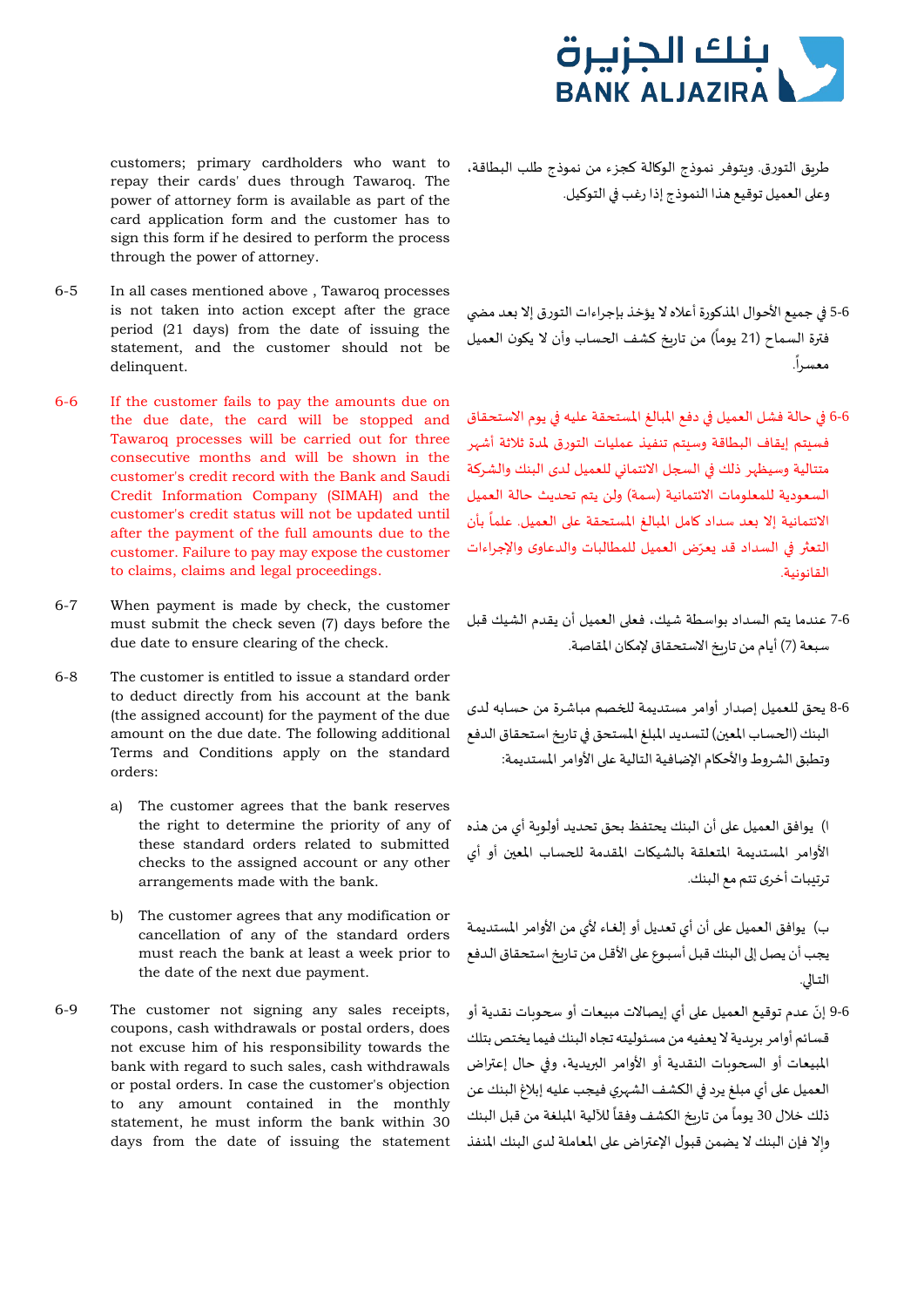

according to the mechanism instructed by the bank otherwise, the bank does not guarantee the acceptance of the objection on the transaction performed by bank and / or merchant. A dispute fee will be charged as mentioned in the price table in case the objection is not true.

- 6-10 The bank will use any payments made by the customer to repay the commitments occurred from the use of the card towards the bank under these terms and conditions, according to the order in which the bank decides.
- 6-11 In case the customer's objection processed after performing of the Tawaroq process which includes the amounts objected, then the amounts that will be returned to the card account will be valued of the objected transaction and the calculated profit in the Tawaroq process will be deducted.

# **7) الرسوم و الإل��امات المالية Commitments Financial and Fees**) <sup>7</sup>

- 7-1 The bank calculates all types of fees mentioned in the card fees summary table according to the card category plus the value added tax, and it is credited to the customer's card account, and is considered part of the customer's outstanding card receivables, and the fees are not refundable.
- 7-2 The Bank charges a fixed fee for each cash withdrawal/cash transfer transaction as mentioned in the price table and it is recorded on the customer's card account regardless of the withdrawn amount, and the maximum amount for each withdrawal/transfer transaction is SR 5,000.
- 7-3 The bank must notify the customer of any amendment or change regarding the following matters in this paragraph relating to the credit card Agreement by sending a written notice to the customer within a period of not less than 30 calendar days prior to the amendment implementation, the matters are as follows:
	- 1- Any increase in the annual fees and / or administrative expenses that are charged to the customer.
	- 2- Any increase in Tawaroq profit margin.<br>2- أي زيادة في هامش ريح التورق.
	- 3- Any change in the methods of calculating -3 أي �غي�� �� طرق احتساب هامش ر�ح التورق. .margin profit Tawaroq
- لها و/أو التاجر وسيتم احتساب رسوم كما هو مذ�ور �� جدول الرسوم في حال عدم صحة الاعتراض.
- 10-6 يقوم البنك باستخدام أية مدفوعات تتم من قبل العميل لسداد الإلتزامات المترتبة على استخدام البطاقة تجاه البنك بموجب هذه الشروط والأح�ام وذلك حسب ال��تيب الذي يقرره البنك.
- 11-6 �� حال إع��اض العميل ع�� أي عملية �عد تنفيذ عملية التورق ال�ي تشمل المبالغ المعترض عليها فإن المبالغ التي ستعاد إلى حساب البطاقة ستكون بقيمة العملية المعترض عليها وسيتم خصم الربحية المحتسبة عليها في عملية التورق.
	-
- 1-7 يقوم البنك باحتساب جميع أنواع الرسوم المذكورة في جدول ملخص رسوم البطاقة أعلاه حسب فئة البطاقة مضافاً إليها ضرببة القيمة المضافة وتقيّد على حساب البطاقة الخاصة بالعميل، وتعتبر جزءاً من مستحقات البطاقة القائمة بذمة العميل،علماً أن الرسوم غير قابلة للاس��داد.
- 2-7 يقوم البنك بإحتساب رسم ثابت كما هو مذ�ور �� جدول الرسوم مقابل كل عملية سحب نقدي/تحويل نقدي وبقيد على حساب البطاقة الخاص بالعميل وبغض النظر عن مقدار المبلغ المسحوب، وبحد أقصى 5000 ربال لكل عملية سحب/تحويل نقدي.
- 3-7 يتعين على البنك إخطار العميل بأي تعديل أو تغيير يتعلق بالأمور التالي ذكرها في هذه الفقرة والمتعلقة بإتفاقية البطاقة الائتمانية وذلك عن ًطريق إرسال إشعار خطي للعميل خلال مدة لاتقل عن 30 يوماً قبل إجراء التعديل، وهي كالتالي :

1- أي زبادة في الرسوم السنوبة و/أو المصاريف الإداربة التي يتم قيدها على العميل.

- 
-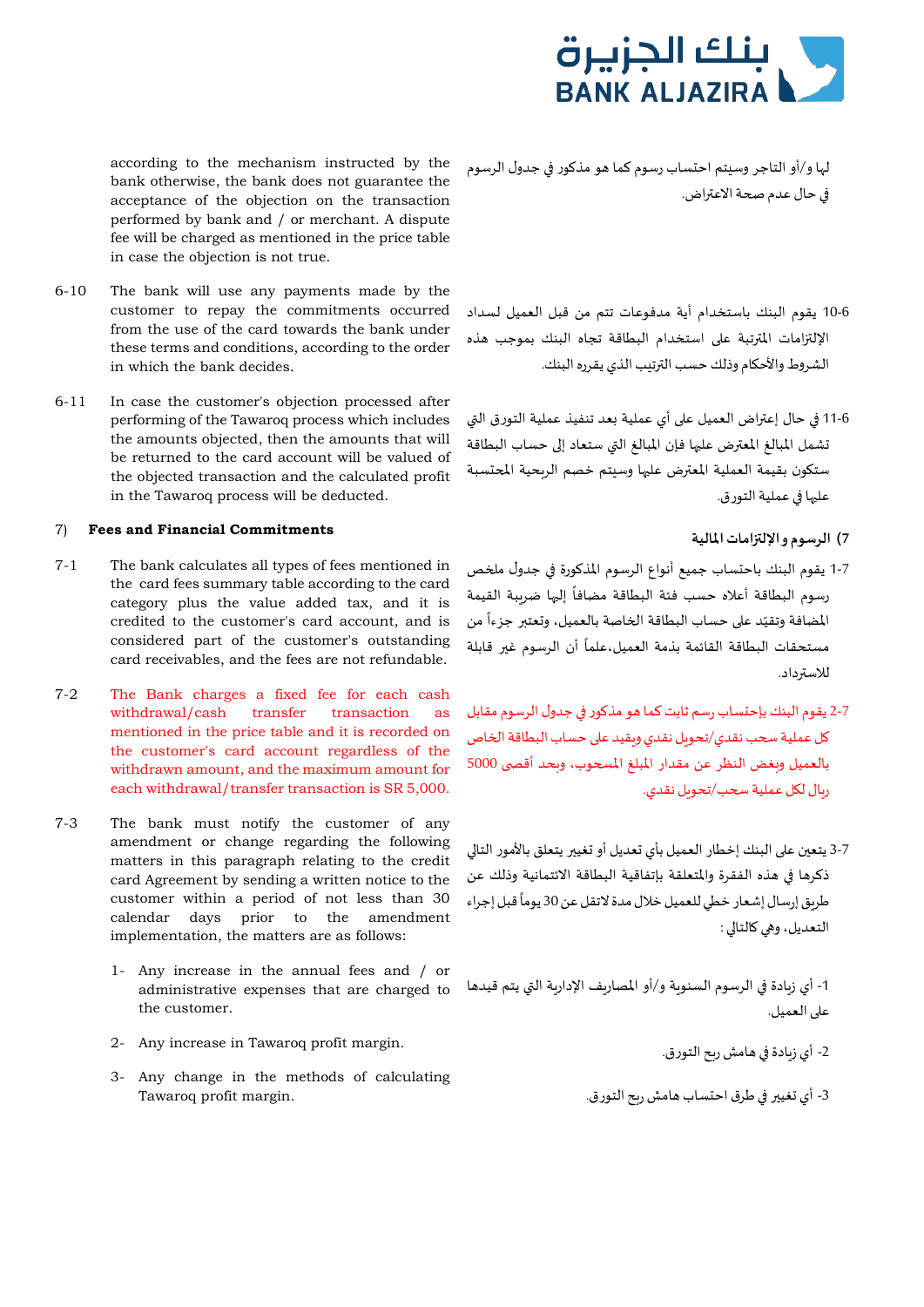

- 4- Any increase in expenditures and / or -4 أي ز�ادة �� النفقات و/أو الرسوم المتكررة. .charges recurring
- -5 أي رسوم أو نفقات جديدة. .expenses or fees new Any 5-

The customer acknowledges that in case of nonacceptance of the amendments made by the bank and informed them within 14 days, the bank will treat such refusal as a request for card cancellation, and the bank will not return any amounts paid by the customer in order to obtain the card.

- 7-4 The bank has the right to charge the annual fees mentioned in the price table upon activating the card, and if the customer cancels the card within 10 days from the date of receiving it, the customer has the right to collect the card fees as long as the card was not activated.
- 7-5 The bank has the right to cancel the card in case the customer did not activate the card for three months of the card issuance day with no legal consequences.
- 7-6 International Transactions: If the customer uses the card to pay for international purchases or services outside Saudi Arabia or any merchant registered outside Saudi Arabia, the amount will be deducted from the card balance in Saudi Riyals according to the exchange rate determined at the time of the transaction, in addition to the bank fees for international use as mentioned in the price table. The customer shall bear the differences arising from the difference in exchange rates between currencies of the day of the transaction.

# **8) إلغاء الإتفاقية و���ا��ا Termination and Cancellation Agreement**) <sup>8</sup>

- 8-1 The Bank may terminate this Agreement with the customer at any time by cancelling the card within 30 business days' notice period specifying a reason or refusing to renew the card. The customer may also terminate the Agreement at any time by written notice to the Bank accompanied by returning the card and any supplementary cards.
- 8-2 All existing amounts owed by the customer become due and payable to the bank when terminating this Agreement. The customer agrees that the bank shall have the right to hold any amounts credited to the current account or any other account maintained by the customer at the bank or any reserved deposits at the Bank as
- -

كما يقر العميل إنه في حال عدم قبولة بالتعديلات التي أجراها البنك وأبلغه بها خلال 14 يوم، فإن البنك سيعامل ذلك الرفض كطلب إلغاء للبطاقة ولن يقوم البنك بإعادة أي مبالغ دفعها العميل في سبيل الحصول على البطاقة.

- 4-7 يقوم البنك باحتساب الرسوم السنو�ة فور تفعيل البطاقة للعميل كما هو مذكور في جدول الرسوم وتقيّد على حساب البطاقة، وفي حال إلغاء العميل للبطاقة �� غضون 10 أيام من تار�خ استلامھ لها فيحق للعميل اس��جاع رسوم البطاقة ما لم يتم تنشيط البطاقة.
- 5-7 يحق للبنك إلغاء البطاقة إذا لم يقم العميل بتفعيلها خلال 3 أشهر من تاريخ الإصدار دون أي تبعات قانونية.
- 6-7 المعاملات الدولية: �� حال قيام العميل باستخدام البطاقة �� مش��يات دولية أو �حب نقدي خارج المملكة أو لدى تاجر م�جل خارج المملكة ً العر�ية السعودية ، فسيتم خصم قيمة العملية بالر�ال السعودي فورا من حساب البطاقة وذلك بموجب سعر الصرف المحدّد وقت العملية مع إضافة رسوم الاستخدام الدولي كما هو مذكور في جدول الرسوم. وبتحمل العميل الفروق المترتبة على اختلاف أسعار الصرف بين العملات في يوم قيد العملية.

- 1-8 يجوز للبنك إنهاء هذه الإتفاقية المبرمة مع العميل في أي وقت وذلك بإلغاء البطاقة بإشعار مسبق لا يقل عن 30 يوم عمل و�تحديد سبب أو رفض تجديد البطاقة. كما يجوز للعميل إنهاء الإتفاقية في أي وقت بتوجيه إشعار خطي للبنك مصحوبا بإعادة البطاقة وأي بطاقات إضافية.
- 2-8 تصبح جميع المبالغ القائمة بذمة العميل مستحقة وواجبة الدفع للبنك عند إنهاء هذه الاتفاقية. وبوافق العميل على أن يكون للبنك الحق في حجز أية مبالغ مودعة في الحساب الجاري أو أي حساب آخر يحتفظ به العميل لدى البنك أو أي ودائع محفوظة لدى البنك كضمان لإصدار ًالبطاقة و / أو البطاقات الإضافية لمدة أقصاها 45 يوماً بعد إعادة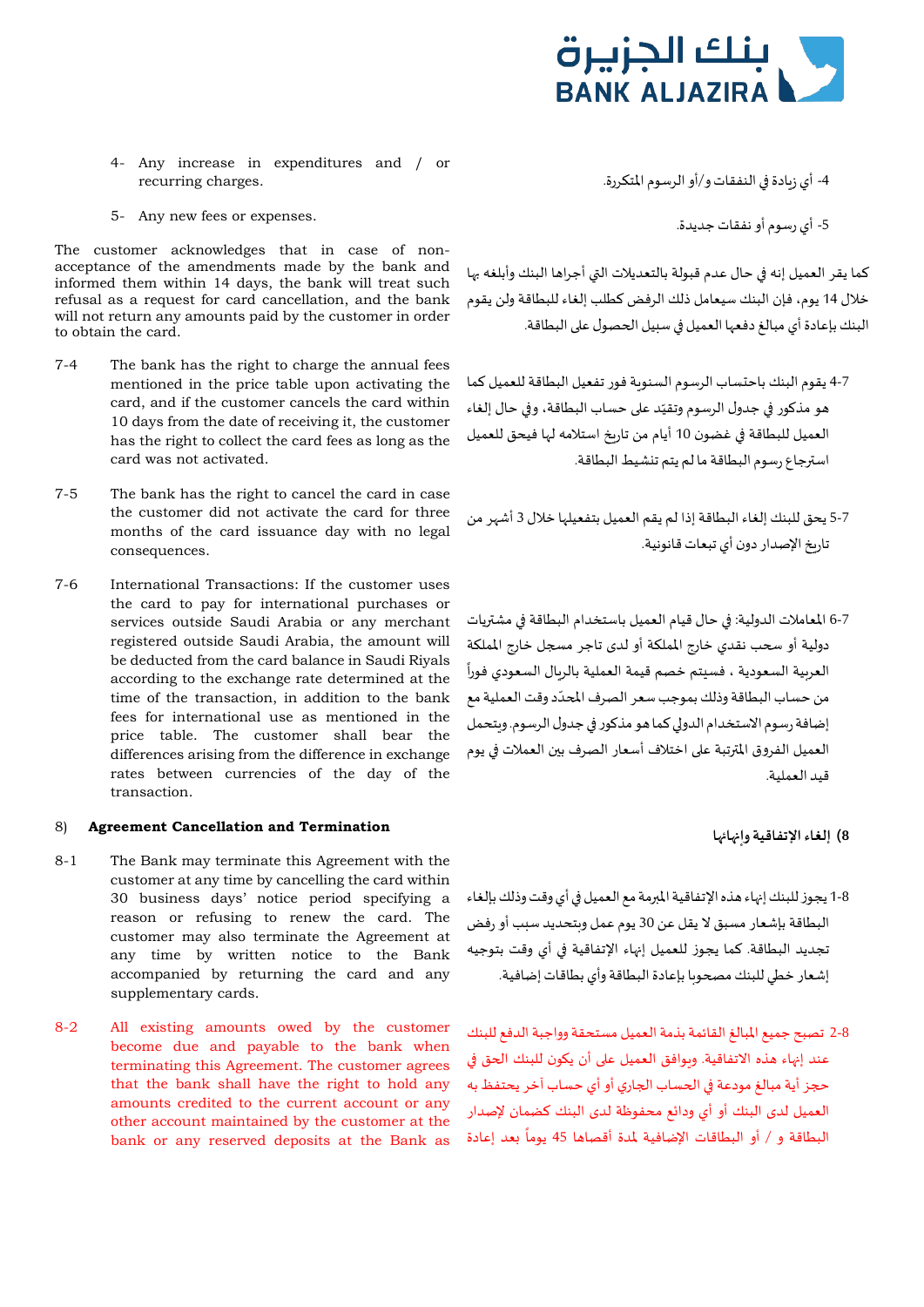

guarantee to issue the card and/or the supplementary cards for a maximum period of 45 days after virtually returning the card or any supplementary cards to the bank, and the bank makes clearance for all amounts owed by the customer to the bank versus any amounts on hold without notifying the customer. Clause will be applied as per SAMA regulations.

- 8-3 In case the customer becomes bankrupt, all existing amounts he owes on the primary card and supplementary cards become due and payable immediately under these terms and conditions and supplementary cardholders must immediately stop using those cards and return them to the bank.
- 8-4 The card remains bank property at all times and must be returned to the bank upon request with any supplementary cards the customer is responsible for.
- 8-5 The customer may cancel the related supplementary cards of this Agreement by giving a notice to the bank through AlJazira phone or AlJazira Online or AlJazira Smart accompanied by returning the supplementary cards. The Agreement shall remain in force until the payment for the card transactions done by using the supplementary cards and all amounts payable under these Terms and Conditions are submitted to the bank. And if this Agreement is not terminated, the bank will renew the supplementary cards to cardholders from time to time.
- 8-6 Points will not be accrued on transactions that the bank believes, at its sole discretion, are related to business expenditure or out of pattern spending by the cardholder and the customer acknowledge that the use of the credit card is for his / her own personal transactions, and any use of the card in any other transactions by the customer or by others will be considered as misuse for the card, and will give the right to the bank to cancel the card and / or will not allow the customer to accrue points or use any of the card's privileges.
- 8-7 If the customer fails for whatever reason to comply with the terms and conditions of this Agreement, the bank may terminate this Agreement and ask the customer to pay all outstanding amounts he owes, hereunder. The customer will be responsible for all expenses, fees

ًالبطاقة وأي بطاقات إضافية فعلياً إلى البنك وإجراء مقاصة لكافة المبالغ المستحقة ع�� العميل للبنك مقابل أي من تلك المبالغ دون إشعار للعميل. يطبق البند وفقاً لتعليمات البنك المركزي السعودي.

# ً 3-8 �� حالة إفلاس العميل فإن جميع المبالغ القائمة �� ذمتھ ع�� البطاقة الأساسية والبطاقات الإضافية تصبح مستحقة وواجبة الدفع فورا بموجب هذه الشروط والأحكام وعلى حاملى البطاقات الإضافية التوقف

.<br>فوراً عن استخدام تلك البطاقات وإعادتها للبنك.

- ً8-4 تظل البطاقة ملكاً للبنك في جميع الأوقات ويجب إعادتها للبنك عند الطلب مع أي بطاقات إضافية يكون العميل مسئولاً عنها.
- 5-8 حيثما تعلقت هذه الإتفاقية باستخدام بطاقات إضافية فإنه يجوز للعميل إلغاء ما يتصل بالبطاقات الإضافية من هذه الإتفاقية وذلك بتوجيه إشعار للبنك عبر الجزبرة فون أو الجزبرة أونلاين أو الجزبرة ًسمارت مصحوباً بإعادة البطاقات الإضافية وتظل الإتفاقية نافذة لحين سداد معاملات البطاقة و�افة المبالغ المستحقة بموجب هذه الشروط والأح�ام وال�ي تمت باستخدام البطاقات الإضافية و�سلم البنك لتلك المبالغ بال�امل. و�ذا لم يتم إ��اء هذه الإتفاقية فإن البنك سيقوم بتجديد البطاقات الإضافية �حام�� البطاقات من وقت لآخر.
- 6-8 يحق للبنك عدم منح نقاط مقابل العمليات ال�ي يرى البنك حسب تقديره المطلق أنها مرتبطة بعمليات تجارىة وليست شخصية أو خارجة عن نمط استخدام العميل أو حام�� البطاقات الإضافية كما يقر العميل بأن استخدامه للبطاقة الائتمانية يقتصر على العمليات الشخصية وأن أي استخدام آخر للبطاقة من قبلھ أو من قبل أي �خص آخر سيتم اعتباره سوء استخدام للبطاقة، و��ذا يحق للبنك إلغاء البطاقة و/أو عدم السماح للعميل با�حصول ع�� نقاط أواستخدام أي من امتيازات البطاقة.
- 7-8 إذا أخفق العميل -لأي سبب �ان- �� الإل��ام �شروط وأح�ام هذه الإتفاقية فإنھ يجوز للبنك إ��اء هذه الإتفاقية ومطالبة العميل �سداد ًكافة المبالغ القائمة بذمته بموجها. ويكون العميل مسئولاً عن جميع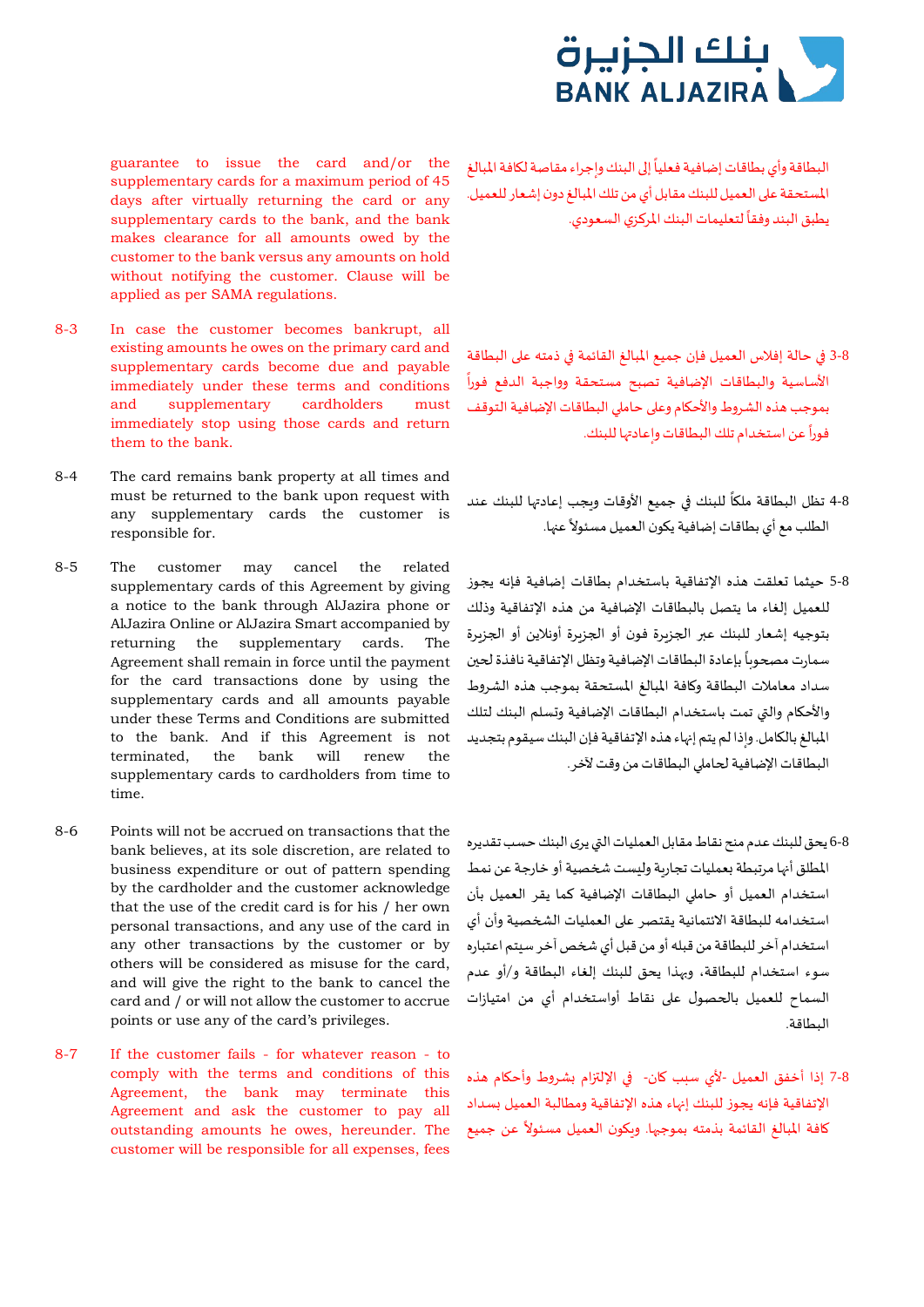

and expenses incurred by the bank, including legal fees aiming for full compensation.

- 9) **Authorization and Compensation for the Instructions Issued by Telephone and Fax**
- 9-1 The customer may request the bank to act in accordance with any notice or instruction, request or any other message that the customer may issue from time to time by phone, fax, or believes it is issued on his behalf (instructions) without the bank inquiry, and without prejudice in the general rules of authorization or the identification of the person who issued the instructions or who is believed to be from him, regardless of the circumstances at the time of issuing the instructions.
- 9-2 The bank may consider the instructions are issued by full authorization of the customer and he is obliged by them. And the bank has the right to take the necessary steps in regard to the instructions whether the instructions provided guidance to pay money, debit from any account or related to disposition of any funds, securities, documents shows that the customer is obliged to any other type of transactions or arrangements whatsoever regardless of the nature of the transaction, arrangement or the amount associated with it.
- 9-3 The bank shall not be bound by the terms of this authorization to accept instructions by telephone and fax and act whereby if they contain the following:
	- �غي��ا . ً ا) �� التفو�ض authorization the in Change) <sup>a</sup>
	- b) A change in the person authorized to sign با تغييراً في الأشخاص المفوضين بالتوقيع.
	- c) To grant power of attorney to another person ج) منح توكيل لشخص آخر أو هيئة أخرى. وn another entity
	- d) To close the account / accounts and transfer
- 9-4 Under the bank acting according to the terms of this authorization and compensation, the customer undertakes irrevocable pledge to compensate the bank and protect it at all times from and against all losses, claims, lawsuits and legal proceedings, claims, damages, costs and expenses incurred by the bank or borne of

النفقات والرسوم والمصار�ف ال�ي يتكبدها البنك بما �� ذلك الأ�عاب القانونية على أساس التعويض الكامل.

- **9) التفو�ض والتعو�ض مقابل التعليمات الصادرة عن طر�ق الهاتف والفاكس**
- 1-9 يفوض العميل البنك بالتصرف وفق أي إشعار أو �عليمات أو طلب أو أي رسالة أخرى قد يصدرها العميل من وقت لآخر عن طر�ق الهاتف أو الفاكس أو يعتقد بأنها صادرة بالنيابة عنه (التعليمات) دون الاستفسار من جانب البنك، ودون إخلال بعمومية ما يتعلق بتفويض أو هوية الشخص الذي يصدر التعليمات أو الذي يعتقد بأنها صادرة منه بغض النظر عن الظروف السائدة وقت �سليم التعليمات.
- 2-9 يحق للبنك إعتبار أن التعليمات صادرة بتفو�ض �امل من العميل ًوملزمة له وبحق للبنك إتخاذ الخطوات اللازمة فيما يتعلق بالتعليمات أو<br>استناداً عليها حسبما يراه البنك مناسباً سواء كانت التعليمات تتضمن توجهات بدفع أموال أو الخصم من أي حساب، أو كانت تتعلق بالتصرف �� أية أموال أو أوراق مالية أو مستندات أو يفهم م��ا أ��ا تلزم العميل بأي -<br>نوع آخر من المعاملات أو الترتيبات أياً كانت بغض النظر عن طبيعة المعاملة أو ال��تيبات أو المبلغ المرتبط بذلك.
- 3-9 لن يكون البنك ملزماً بموجب شروط هذا التفوىض بقبول التعليمات الصادرة بالهاتف والفاكس والتصرف بمقتضاها إذا تضمنت ما ي��:
	-
	-
	-
- د) إقفال ا�حساب / ا�حسابات وتحو�ل الأرصدة المتبقية بأي وسيلة. means any by balances remaining the
	- ً9-4 بموجب تصرف البنك وفقأ لشروط هذا التفويض والتعويض فإن .<br>العميل يتعهد تعهداً غير قابل للنقص بتعويض البنك وحمايته في كل الأوقات عن وضد �ل ا�خسائر والمطالبات والدعاوى والإجر اءات القانونية والمطالبات والأضرار والت�اليف والنفقات ال�ي يتكبدها البنك أو يتحملها مهما �انت طبيع��ا أو أسبا��ا الناشئة فيما يتعلق بالتعليمات.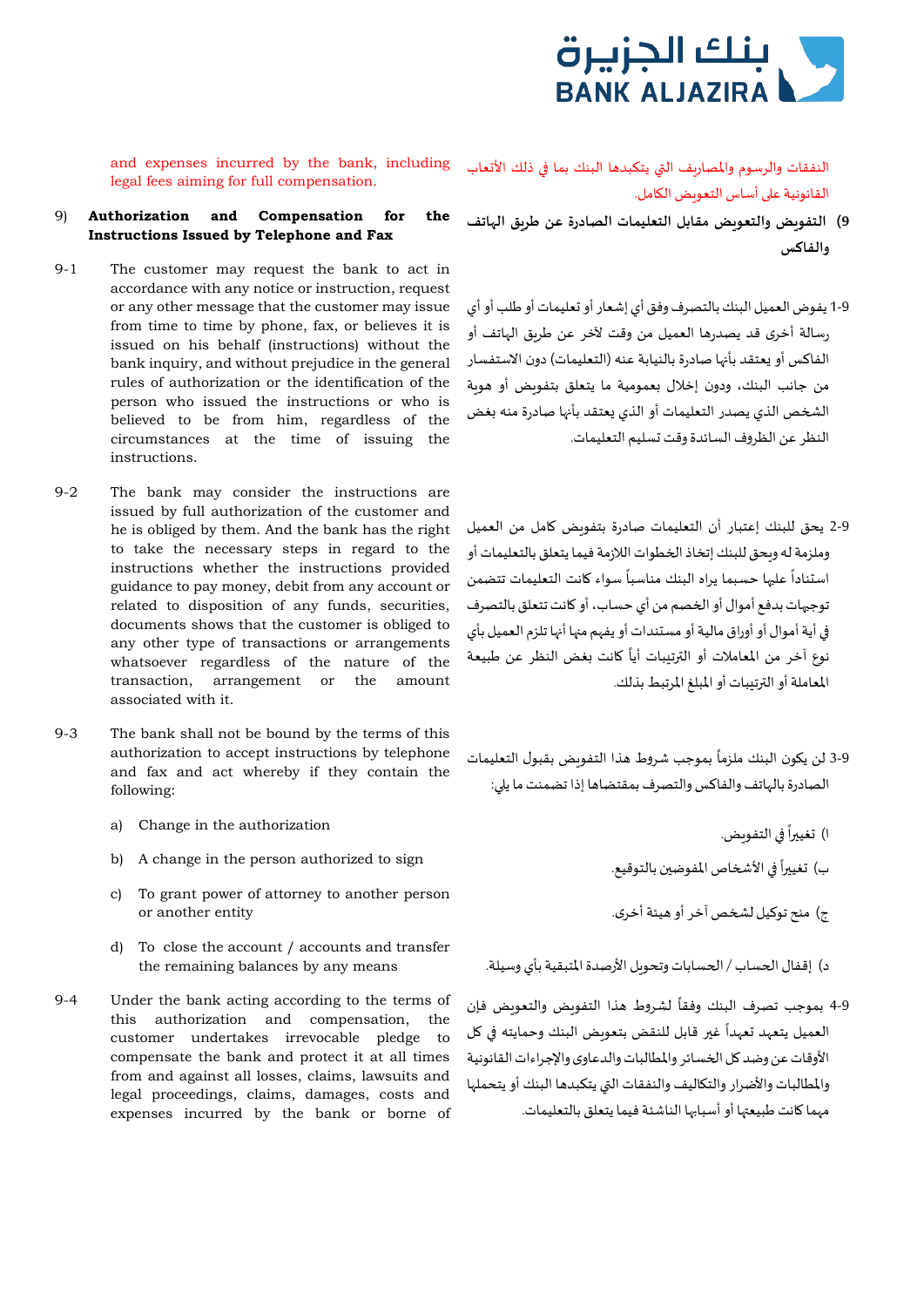

whatever nature or causes arising in connection with the instructions.

9-5 This authorization and compensation terms remain valid and fully effective until the bank receives notice of termination from the customer in accordance with the terms of the authorization on condition that the bank has the time to act accordingly, except that such termination will not relieve the customer from any liability resulting from this authorization.

# **10) أح�ام عامة Provisions General**) <sup>10</sup>

- 10-1 The relationship between the customer and the businesses, merchants or companies who accepted the card, and the bank is an ensuring relationship where the bank insure to the businesses, merchants or companies who accepted the card the debt owed by the customer as a result of using the card under the provisions of this Agreement.
- 10-2 The bank may, upon its sole discretion, to transform and disclaims, and in any capacity, partly or wholly for any amounts owed by the customer, and the customer should pay all unpaid amounts and if necessary to claim payments through collecting agents or recourse to the law for the force for the payment.
- 10-3 The customer must provide the bank with data about his financial status when requested by the Bank. The customer also authorizes the bank to verify the validity of such data and in case of failure to provide such data to the bank upon request, the bank may – upon its sole discretion refuse to renew or cancel the card immediately.
- 10-4 The documents attached to the application form are owned by the bank and the customer is not entitled to take them back.
- 10-5 Using the card on the Internet is a complete responsibility of the customer/ cardholder. Note that using the card by its number and PIN code is considered as a signature of the customer/ cardholder to perform the transaction.
- 10-6 The customer authorizes the bank to send customers' and supplementary cardholders' data declaration and primary card and supplementary cards accounts details to Saudi Central Bank (SAMA), banks and the concerned authorities. The

5-9 تظل شروط هذا التفويض والتعويض ساربة ونافذة المفعول بالكامل حتى ً لشروط التفو�ض ع�� أن ً بإ��ا��ا من العميل وفقا يتسلم البنك إشعارا يتوفر للبنك الوقت المناسب للتصرف بموجب ذلك و�استثناء ذلك فان هذا الإنهاء لن يعفي العميل من أية مسئولية ناتجةً عن هذا التفويض.

- 1-10 العلاقة ب�ن العميل وقابل البطاقة من مؤسسات تجار�ة أو شر�ات والبنك �� علاقة كفالة بحيث يكفل البنك لقابل البطاقة ما ي��تب من دين �� ذمة العميل نتيجة استخدام البطاقة بموجب أح�ام هذه الاتفاقية.
- ً2-10 يحق للبنك وفقأ لتقديره المطلق أن يحول ويتنازل وبأي صفة كانت ً عن أي مبالغ مستحقة ع�� العميل وع�� العميل دفع جميع ً أو �ليا جزئيا المبالغ غ�� المسددة وذلك إذا استدعت الضرورة المطالبة بالسداد عن طر�ق وكلاء تحصيل أو ال�جوء إ�� القانون لتنفيذ الدفع.
- 3-10 ع�� العميل -م�ى ما طلب منھ البنك ذلك- تزو�د البنك بالبيانات المتعلقة بوضعھ الما�� كما يفوض العميل البنك بالتحقق من �حة تلك البيانات وفي حال عدم تزويد البنك بتلك البيانات عند طلبها يجوز للبنك ً لتقديره المطلق رفض تجديد البطاقة أو إلغاؤها فورا. وفقا

4-10 المستندات المرفقة مع نموذج الطلب �� ملك للبنك ولا يحق للعميل المطالبة باستعاد��ا.

- 5-10 استخدام البطاقة على شبكة الاتصالات العالمية ( الإنترنت ) تعتبر .<br>مسئولية العميل/ حامل البطاقة كاملة علماً بأن استخدام البطاقة برقمها والرقم السري يعتبر بمثابة توقيع من العميل/حامل البطاقة لتنفيذ العملية.
- 6-10 يفوض العميل البنك بإرسال كشف البيانات المتعلقة بالعميل وحام�� البطاقات الإضافية أو بحساب البطاقة الرئيسية أو البطاقات الإضافية إ�� البنك المركزي السعودي والبنوك وا�جهات ا�ختصة كما يفوض العميل البنك بأن يحصل من و / أو يكشف إ�� الشركة السعودية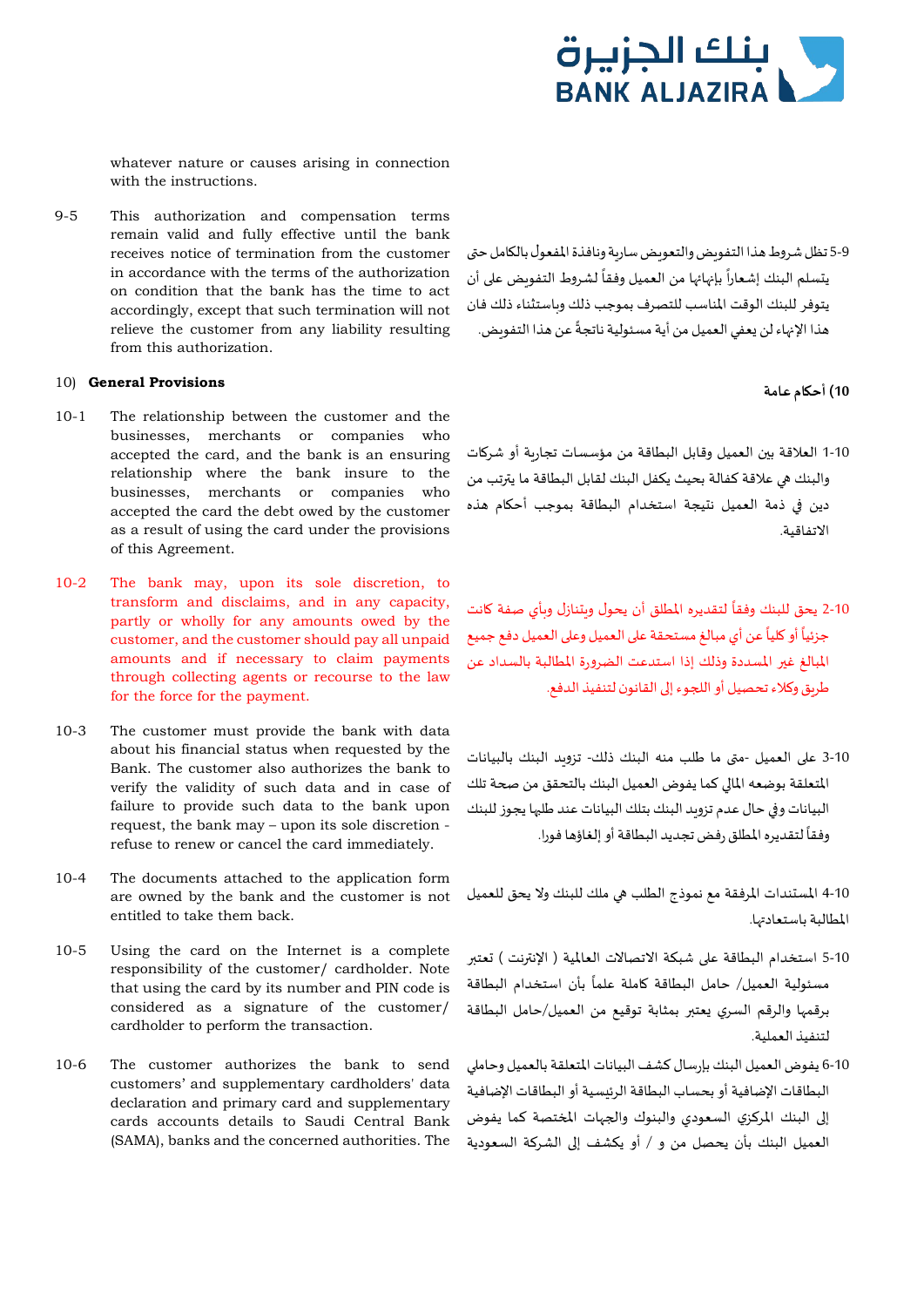

customer authorizes the bank to get and / or disclose to the Saudi Credit Bureau (SIMAH) or any other certified parties by the Saudi Central Bank such information may be required by the Bank at its discretion to prove, review or manage the account / facilities at the bank.

- 10-7 The customer approved in an irrevocable consent that the bank may at its discretion exchange any information or data regarding the customer and / or cardholder or his transactions with any member or associate member, (Including the purpose of preventing fraud, auditing, or the providing services by a third party, collecting a debt or pursuant to a request of any government organizations or regulatory authorities).
- 10-8 The customer approved in an irrevocable consent that the bank may assign to a third party the process of providing services to the customer or any part of it, whether this third party works or does not work within another judicial jurisdiction or any other area. The bank will remain responsible to the customer for any refundable losses or damages incurred and to maintain the confidentiality of this information just as carried out by the bank.
- 10-9 The customer agrees to receive phone calls and text messages from Bank AlJazira for marketing purposes and to sell products and services provided by the bank, and the customer agrees to record all calls made between the customer and the bank, and the recorded calls are officially authenticated and can be consulted and acted upon when needed.
- 10-10 The customer authorizes the bank without notice to combine the payable due amounts on the card account with any other account maintained by the customer at the bank and to conduct clearing or transfer any other of the customer 's payable accounts balance to meet his obligations to the Bank in accordance with these terms and conditions. Clause will be applied as per SAMA regulations.
- 10-11 The Bank has the right to change or modify any of these terms and conditions in relation to the issuance or use of the card (cards) and the bank will inform the cardholder of the new modifications in the manner that the bank deems appropriate, and those modifications become valid and effective after (30) days from the date of notice of the cardholder, at which point the

للمعلومات الائتمانية (سمة) أو أي أطراف أخرى معتمدة من قبل البنك ًالمركزي السعودي تلك المعلومات التي قد يطلبها البنك وفقأ لتقديره لإثبات أو مراجعة أو إدارة ا�حساب / التسهيلات لدى البنك.

- 7-10 وافق العميل موافقة غير قابلة للنقض على أنه يجوز للبنك وفقاً لتقديره أن يتبادل أي معلومات أو بيانات متعلقة بالعميل/ و/أو حامل البطاقة أو معاملاتھ مع أي عضو أو عضو منتسب، ( بما �� ذلك غرض منع الإحتيال أو التدقيق أو تقديم خدمات من قبل الغ�� أو تحصيل دين ً لطلب أي جهة ح�ومية أو تنظيمية مختصة). أو وفقا
- 8-10 وافق العميل موافقة غير قابلة للنقض على أنه يجوز للبنك إسناد عملية تقديم الخدمات للعميل أو جزء منها إلى الغير سواء كان يعمل أو لا �عمل ضمن إختصاص قضائي آخر أو أي منطقة أخرى، وسيظل البنك ً تجاه العميل عن أية خسائر أو أضرار قابلة للاس��داد يتكبدها مسئولا والمحافظة على سربة هذه المعلومات بنفس القدر الذي يقوم به البنك.
- 9-10 يوافق العميل ع�� استقبال م�المات هاتفية ورسائل نصية من بنك الجزبرة لأغراض التسوبق وبيع المنتجات والخدمات التي يقدمها البنك، كما يقر العميل بموافقته على تسجيل كافة المكالمات التي تتم بينه وين ً.<br>البنك ،وتعتبر المكالمات المسجلة توثيقاً رسمياً يمكن الرجوع إليه والعمل بھ عند ا�حاجة.
- 10-10 يفوض العميل البنك بأن يقوم دون إشعار بضم أو توحيد المبالغ المستحقة ع�� حساب البطاقة مع أي حساب آخر يحتفظ بھ العميل لدى البنك واجراء المقاصة أو تحويل أية أرصدة دائنة بالحسابات الأخرى ر.<br>للعميل للوفاء بإلتزاماته تجاه البنك وفقاً لهذه الشروط والأحكام. يطبق البند وفقاً لتعليمات البنك المركزي السعودي.
- 11-10 يحق للبنك تغيير أو تعديل أي شرط من هذه الشروط والأحكام فيما يتعلق بإصدار أو استخدام البطاقة (البطاقات) و�قوم البنك بإعلام حامل البطاقة بالتعديلات الجديدة بالطربقة التي يراها البنك مناسبة، وتصبح تلك التعديلات سارمة ونافذة بعد (30) يوم من تارمخ إشعار حامل البطاقة، وعندها يصبح حامل البطاقة ملزماً بالتعديلات، إلا في حال قيام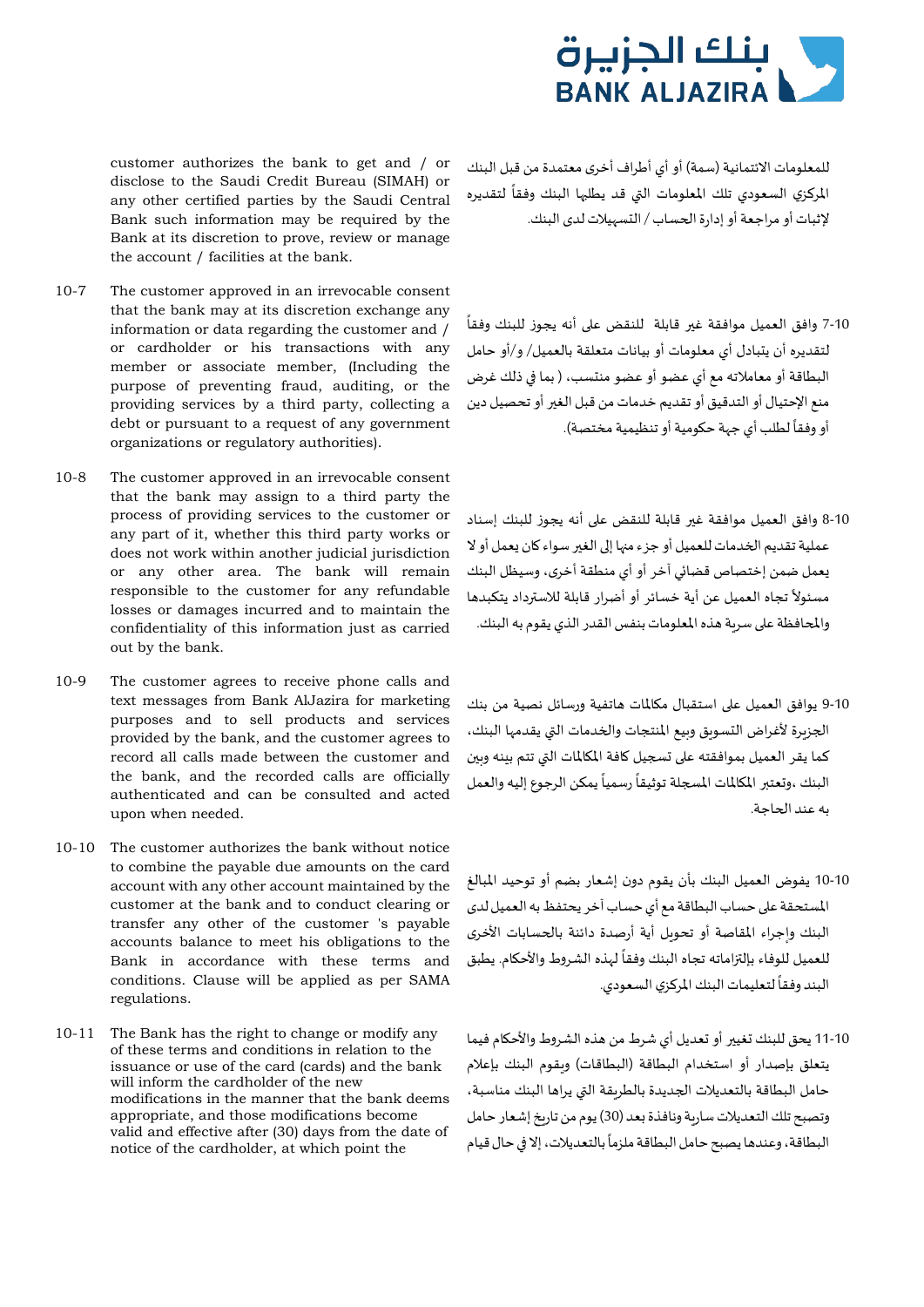

حامل البطاقة بسداد كامل المبالغ القائمة في ذمته للبنك عن المعاملات التي تمت بستخدام البطاقة (البطاقات) والقيام بإلغاء البطاقة قبل تاربخ سريان هذه التعديلات.

12-10 في حال إجراء أي تعديلات / تغييرات على شروط وأحكام هذه الاتفاقية من قبل البنك ،وعدم موافقة حامل البطاقة ع�� تلك التعديلات/التغييرات ، يجوز لحامل البطاقة إنهاء هذه الاتفاقية خلال 14 يوم من تاربخ استلام إخطار البنك بخصوص ذلك التغيير/التعديل وبعد تسوية جميع الأرصدة القائمة في حساب البطاقة. وتظل البطاقة ملكا خاصاء للبنك في جميع الأوقات وبتعهد حامل البطاقة بإعادتها إلى البنك بناءً على طلب البنك

13-10 يجب على العميل تفعيل واستخدام البطاقة خلال 45 يوم من تاربخ الإصدار ليتمكن من الإستفادة من العرض المقدم ع�� البطاقة (إن وجد)و إلا يعتبر العرض لاغي.

-10 14 �� حال قيام العميل بإيقاف/إلغاء البطاقة يتم إلغاء �امل رصيد النقاط المتوفر و لا يحق للعميل المطالبة بھ.

15-10 �� حال تأخر/ �ع�� العميل عن السداد أك�� من 89 يوم يتم إلغاء جميع النقاط المتوفرة �� البطاقة.

17-10 جميع النقاط تنتهى صلاحيتها بعد سنتين ميلادية من تاريخ استحقاقها و�تم إلغاؤها من رصيد النقاط.

- ً18-10 لن يكون البنك مسئولاً عن أي خسارة يتكبدها العميل في حال منع البنك أو تأخره في تزوىد العميل وحامل البطاقة بأي خدمات مصرفية أو أي خدمات أخرى �سبب أحداث وأسباب القوة القاهرة �الاضطرابات وصدور أنظمة أو مراسيم أو توج��ات أو لوائح أو أح�ام من جهات مختصة، أو لأي أسباب خارجة عن إرادتھ.
- **أ** 10-10 يظل العميل مسئولاً عن الرسوم المقررة إذا لم يتمكن البنك لأي سبب من الأسباب الواردة بالبند 18-10 من تقديم أو إرسال كشف حساب للعميل.

cardholder becomes bound by the amendments, unless the cardholder pays the full amounts due to the bank for transactions that have been used (cards) and the cardholder cancels the card before the date of these modifications.

- 10-12 In the event that any modifications/changes to the terms and conditions of this agreement are made by the bank, and the cardholder does not agree to such modifications/changes, the cardholder may terminate this agreement within 14 days of receiving the bank's notification of that change/modification and after settling all existing assets in the card account. And the card remains the bank's private property at all times and the cardholder undertakes to return it to the bank at the bank's request.
- 10-13 The customer must activate and use the card within 45 days from the date of issuance to be able to avail the offer on the card (if any), otherwise the offer is void.
- 10-14 If the card is stopped/cancelled by the customer, the entire available points balance is cancelled and the customer is not entitled to claim it.
- 10-15 If the customer is delayed/defaulted for more than 89 days, all points available on the card will be cancelled.
- 10-16 The card should be active in order to redeem the 16-10 �ش��ط لاستبدال النقاط أن ت�ون البطاقة �شطة. .points
- 10-17 All points accrued will expire after two (2) Gregorian years after the accrual date, and will be cancelled from the points balance.
- 10-18 The bank shall not be responsible for any loss incurred by the customer in the event of the bank prevents or delays providing the customer and the cardholder with banking services or any other services because of an events and reasons of force majeure like turmoil, the publication of regulations, decrees, directives, regulations or the provisions of the concerned authorities or any reasons beyond the bank control.
- 10-19 The customer remains responsible for any fees incurred, if for any reason mentioned in item 10- 18, the account statement does not reach the customer.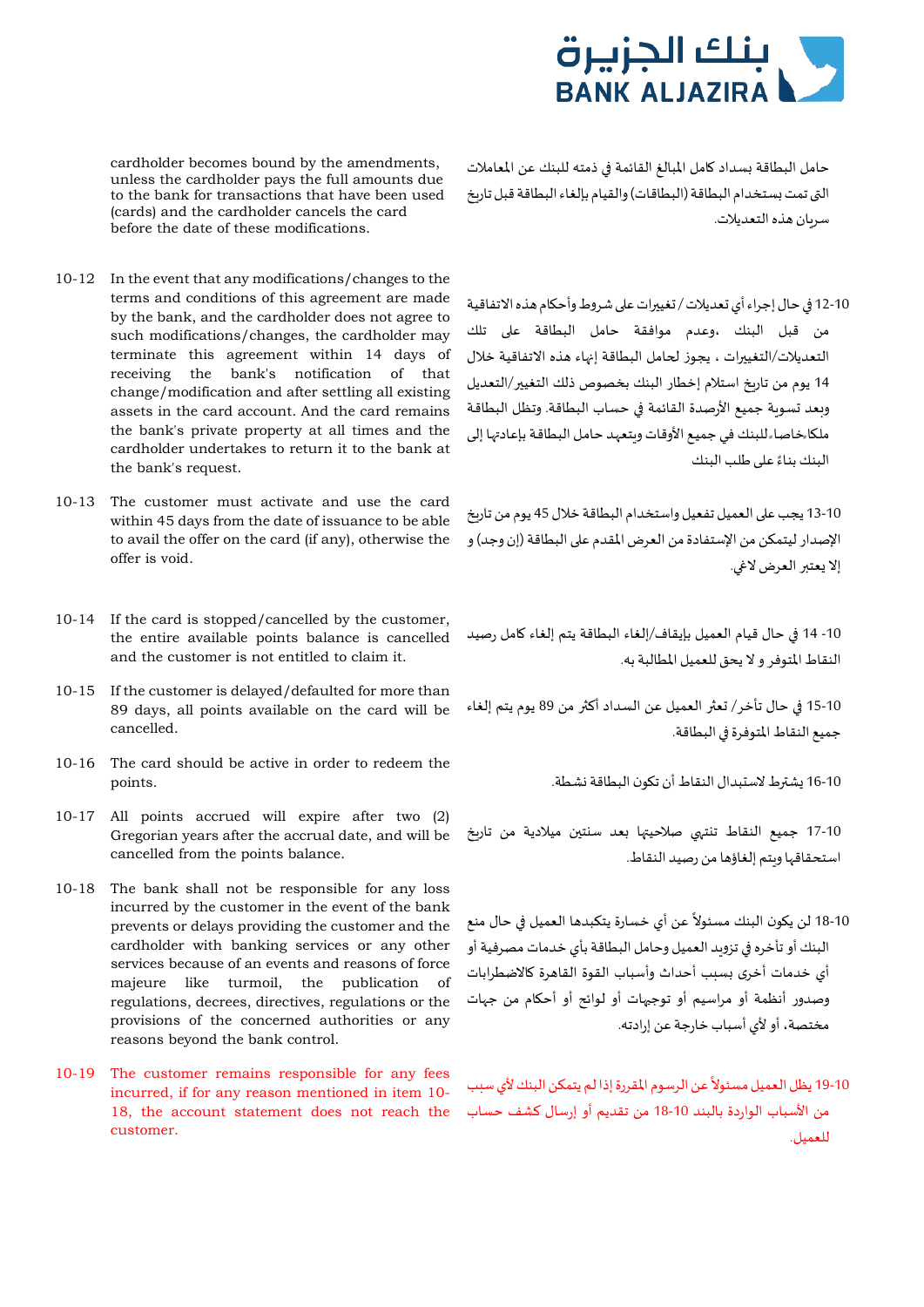

- 10-20 The Bank, at any time, may request any document (documents) from the customer or the cardholder that the Bank deems necessary to enforce this Agreement or any of the transactions to be conducted using the card by the customer or the cardholder.
- 10-21 The customer shall update personal identification data (ID) approved in his own card account records at the bank and the personal identification data (ID) must be always valid and the bank shall not be responsible for the blocking of the card as a result of the violation of this obligation.
- 10-22 The customer shall update his personal contact data like mailbox and mobile number with the bank records for the card account and the bank shall not be responsible for failure to inform the customer of any amendments thereto this Agreement as a result of a violation of this obligation.
- 10-23 This Agreement is subject to and interpreted in accordance with the rules and regulations in force in the Kingdom of Saudi Arabia and any dispute will be transferred to the concerned judicial authority for its rule without contradicting the provisions of Islamic Sharia.
- 10-24 The card must be signed by the customer and cardholder at the back of the card as soon as he 24-10 يجب توقيع العميل و حامل البطاقة خلف البطاقة بمجرد استلامها. .it receives
- 10-25 The Bank sends marketing messages for credit cards or other financial products and banking services and the cardholder agrees to receive such offers unless the cardholder notifies the bank that he/she disagrees to receive them.
- 10-26 The customer shows interest to receive calls from the bank for promoting banking products (all retail products and services), and authorizes the bank to inquire and get any information that belonged to the customer from Saudi Credit Bureau (SIMAH) as an initial acceptance for the product after providing the customer with all information about the product or / and service.
- 10-27 Registering (Provisioning) the card in mobile wallets such as Apple Pay, mada Pay…etc. is an unconditional and irrevocable authorization issued by the Customer to the person using the mobile or any accessories that accept mobile
- 20-10 يحق للبنك و�� أي وقت أن يطلب من العميل أو حامل البطاقة أي مستند (مستندات) يراها البنك ضرور�ة لإنفاذ هذه الإتفاقية أو أي من المعاملات ال�ي سينفذها العميل أو حامل البطاقة بواسطة البطاقة.
- 10-21 يلتزم العميل بتحديث بيانات الهوبة الشخصية المعتمدة في سجلات .<br>البنك الخاصة بحساب البطاقة وأن تكون الهوية دائماً سارية الصلاحية، ولا يكون البنك مسئولاً عن إيقاف البطاقة نتيجةً للإخلال بهذا الإلتزام.<br>-
- 10-22 يلتزم العميل بتحديث بيانات الإتصال الشخصية مثل صندوق البريد ورقم الجوال لدى سجلات البنك الخاصة بحساب البطاقة، ولا يكون .<br>البنك مسئولاً عن عدم إبلاغ العميل بأي تعديلات تطراً على هذه الإتفاقية سبب<br>تتيجةً للإخلال بهذا الإلتزام.
- ً10-23 تخضع هذه الإتفاقية وتفسر طبقاً للأنظمة والقواعد النافذة في المملكة العربية السعودية وسيتم تحويل أي نزاع إلى الجهة القضائية ا�ختصة ل�حكم فيھ بما لا يتعارض مع أح�ام الشريعة الإسلامية.

- 25-10 يقوم البنك بإرسال رسائل العروض التسو�قية للبطاقات الائتمانية أو المنتجات التموبلية الأخرى والخدمات المصرفية وبقر حامل البطاقة بموافقتھ ع�� تلقي تلك العروض إلا إذا صرح أو أخطر البنك �عدم موافقته على تلقيها.
- 26-10 يبدي العميل رغبتھ �� استقبال إتصالات البنك لتسو�ق المنتجات البنكية (جميع المنتجات والخدمات التي تقدمها مصرفية الأفراد) ويفوض البنك بالاستفسار والحصول على أي معلومات تخصه لدى الشركة السعودية للمعلومات الائتمانية (سمة) كموافقة مبدئية �عد تزو�ده بالمعلومات والمزايا الأساسية للمنتج أو ا�خدمة.
- 10-27 يعتبر تسجيل (إضافة) البطاقة لدى محافظ الدفع الالكترونية كـ Apple Pay و mada Pay وغيرها مما يشابهها في آلية عملها بمثابة تفوىض غير مشروط وغير قابل للنقض صادر من قبل العميل للشخص الذي يقوم باستخدام ا�جوال أو أي اكسسوارات تقبل الدفع �� أي وقت لأي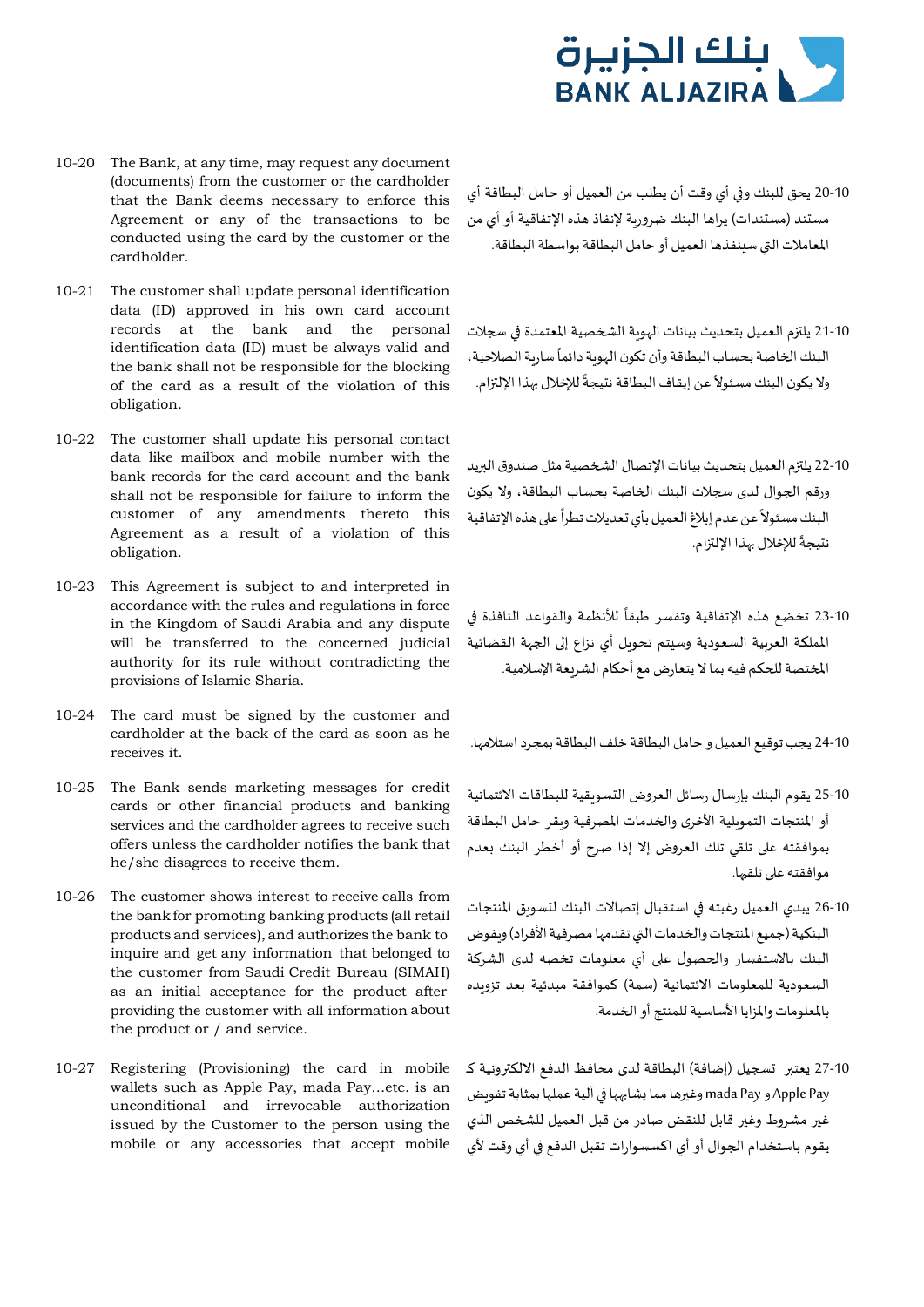

payment at any time for any transaction. The Customer is therefore directly responsible for all obligations arising from these transactions as if these obligations originated from the Customer himself. In the event of loss of the card, mobile phone or any accessories that accept mobile payment (in case the card is provisioned in such wallets), the Customer shall immediately notify the bank of the request to stop mobile payment transactions. The Customer shall be responsible for any transactions performed by mobile\ accessories before the Bank's call center receives written or telephone notification to stop the mobile payment transactions.

- 10-28 The terms and conditions of Mokfaaty program apply, and you can visit Bank AlJazira website to view the terms.
- 10-29 The airport lounge access program it depends on the type of card and the service provider (Visa/MasterCard) and is subject to the terms and conditions provided by them, including but not limited to: the number of free entry times, lounges participating in the program and others apply. Please visit AlJazira website for a list of approved lounges and updated by the service providers.
- 10-30 Atheer Contactless service allows the cardholder to use it in electronic payments by not exceeding the payment limit for Atheer service specified by Bank AlJazira without entering the PIN number through the NFC technology where the customer passes the card in front of the special device and acknowledges the customer's knowledge of the risks associated with conducting operations through this service and takes full responsibility for the operations through. The Bank has the right to amend the payment limit in accordance with the relevant regulations without having to encounter customer's consent.
- 10-31 Points are calculated based on posted transactions only and the bank has the right to reverse any points from claimed charge back transactions, and the points will be reversed back if the claim is invalid.
- 10-32 The Arabic language is the authorized language in interpreting and executing this Agreement. If there is any discrepancy between Arabic and English text, the Arabic text prevails.

معاملة. لذا يكون العميل مسئولاً مسؤولية مباشرة عن كافة الالتزامات التي تنشأ من هذه المحافظ كما لو كانت هذه الالتزامات قد نشأت من العميل نفسھ. كما يتعهد العميل �� حال فقدان البطاقة أو ا�جوال أو أي اكسسوارات تقبل الدفع (�� حال تم ��جيل البطاقة �� مثل هذه سب<br>المحافظ) بإشعار البنك فوراً بطلب إيقاف عمليات المحافظ الالكترونية. ويكون العميل مسئولاً عن أي معاملات تتم تنفيذها بواسطة الجوال (محافظ الدفع الالكترونية) قبل تسلم إدارة الخدمات المصرفية التابعة للبنك إشعار كتا�ي أو هاتفي يفيد بفقد أو سرقة ا�جوال.

- 10-28 تطبّق شروط وأحكام برنامج مكافآتي وبمكنك زبارة موقع بنك الجزبرة لمعرفةالشروط.
- 10-29 برنامج الدخول لصالات كبار الشخصيات في المطارات يعتمد على نوع البطاقة ومقدم الخدمة (فيزا/ماستركارد) وبخضع للشروط والأحكام المقدمة من قبلهم ، بما في ذلك على سبيل المثال لا الحصر: عدد مرات الدخول المجانية ، الصالات المشاركة في البرنامج وغيرها. يرجى زبارة موقع الجزبرة للاطلاع على قائمة الصالات المعتمـدة والمحدثة من قبل مقدمي ا�خدمة.
- 30-10 تتيح خدمة أث�� Contactless� حامل البطاقة استخدامها �� إجراء عمليات الدفع الإلكتروني بما لا يتجاوز حد الدفع لخدمة أثير والمحدد من قبل بنك الجزبرة بدون إدخال الرقم السري من خلال تقنية الاتصال قرب المدى حيث بقوم العميل بتمرير البطاقة أمام الجهاز الخاص بذلك و يقر العميل بعلمه بالمخاطر المصاحبة لإجراء العمليات عن طربق هذه الخدمة ومتحمل كامل مسؤولية العمليات التي تتم من خلالها. وبحق للبنك تعديل حد الدفع بما يتوافق مع الأنظمة و اللوائح ذات العلاقة دون الحاجة إلى استيفاء موافقة العميل.
- 31-10 يتم احتساب النقاط بناء ع�� العمليات المقيدة فقط، و�حق للبنك استرجاع نقاط العمليات التي يقوم العميل بالاعتراض على صحتها في لحظة تمرير طلب العميل وسيتم إعادة النقاط في حال كان اعتراض العميل خاطئ.
- 32-10 اللغة العربية هي اللغة المعتمدة في تفسير هذة الإتفاقية وتنفيذها، واذا وجد أي تعارض بين النص العربي والإنجليزي، يعمل بالنص العربي.